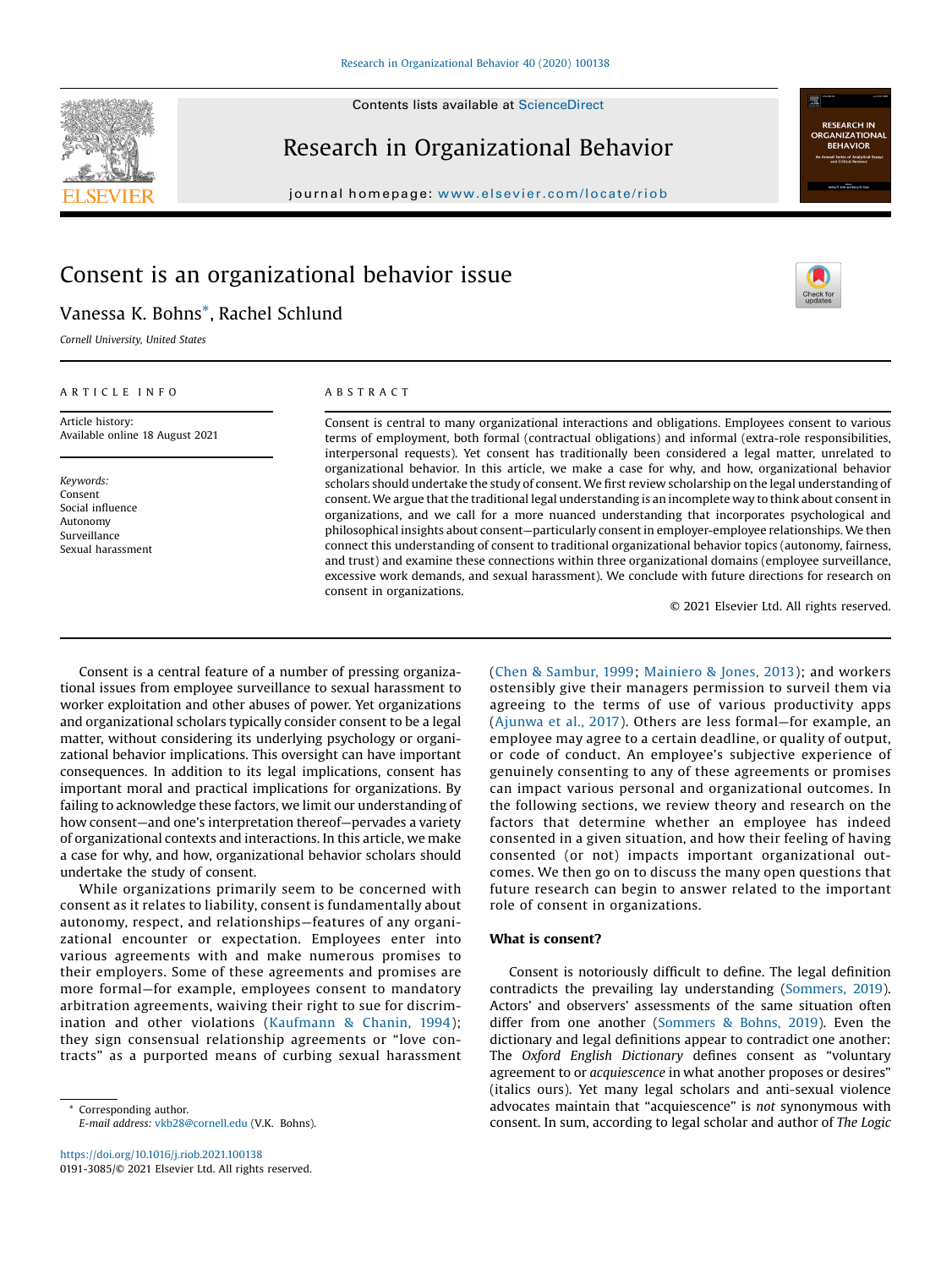of Consent Peter [Westen](#page-14-0) (2017), "we have only vague and conflicting notions of what we mean by consent" (p. 2).

According to Westen, the reason there are so many conflicting ideas about what exactly constitutes consent is because when we use the term "consent," we could be referring to any one of several different conceptualizations of the concept. We might be referring to an individual's state of mind, or subjective experience; we might be referring to an individual's expression of consent, as in their words or actions; or, we might be referring to legal consent, which is a judgment about the relationship between two parties—namely, what one party is allowed to do to another, or has committed to do for another. While these conceptualizations are clearly interrelated, they are not equivalent, and they can diverge in important ways ([Bohns,](#page-12-0) in press).

Most often, when organizations concern themselves with the topic of consent, they are interested in the last of these formulations of the concept: What is the nature of the relationship between the organization and its employees? In other words, what is the organization legally allowed to do to, or ask of, its employees?

Given this traditional focus, we begin by reviewing scholarship on the legal understanding of consent. Then, in the sections that follow, we review several limitations of the legal understanding. Ultimately, we argue that the traditional legal understanding provides organizations with an incomplete way of thinking about consent, and we call for a more nuanced understanding of consent that incorporates psychological and philosophical insights about the nature of consent—particularly consent in employer-employee relationships.

### The legal understanding of consent

Employees enter into various agreements with and make numerous promises to their employers and managers that alter the relationship between the two parties—i.e., what one party is allowed to do to or expect of the other. Assessing any one of these agreements or promises from a legal perspective means stepping back and asking, as an objective observer, whether both parties were: 1) appropriately informed; 2) capable of making such an agreement or promise; and 3) came to the decision voluntarily. Below we review each of these three criteria of legal consent in more detail.

### Informed consent

The first criterion of legal consent is that a person knows what they are consenting to. This means they are accurately and appropriately informed, and that they can comprehend this information ([Nelson](#page-13-0) et al., 2011). Notably, what counts as "informed" consent can vary by context. For example, in medical contexts, the legal standard of disclosure is different (i.e., higher) than in sexual contexts. This is due to information asymmetries that exist between doctors and patients, assumptions about what counts as general knowledge in the medical versus sexual domain, and situational norms and expectations ([Beauchamp,](#page-11-0) 2010). However, across contexts there is a basic assumption that for someone to be deemed to have legitimately consented, they must have all the information that would reasonably be required for them to make a sound decision, they must be able to comprehend that information, and that information must not be inaccurate or intentionally misleading [\(Sommers,](#page-13-0) 2019).

### Competence

The second criterion of legal consent is that a person has the competence, or the cognitive and emotional capacity, to consent ([Sommers,](#page-13-0) 2019). Such capacity is partially developmental in nature, which is why minors are generally not considered competent enough to consent. However, competence can also be compromised by intoxication, mental illness, and even pain, each of which can make someone incapable of consenting ([Kleinig,](#page-13-0) 2010; [Kramer,](#page-13-0) 1994). Determinations of competence can be tricky though, given that most of us do not undergo a dramatic developmental transformation the day we turn 18, individuals have varying tolerances for alcohol and other substances, and the cognitive impairments produced by conditions such as mental illness and pain are often intermittent and unpredictable. Further, because deeming someone incapable of consent essentially strips them of a significant degree of autonomy (e.g., control over what happens to their body or their property), such determinations are generally not taken lightly.

### Voluntary consent

The third and final criterion (according to the many legal and ethics scholars who use a three-criterion definition of consent; e.g., Grisso & [Appelbaum,](#page-12-0) 1998; [Kleinig,](#page-13-0) 2010; [Sommers,](#page-13-0) 2019) is that an individual has entered into an agreement voluntarily. In other words, a person's decision must be intentional and "free[] from controlling influences" [\(Nelson](#page-13-0) et al., 2011). This means that there is no such thing as "involuntary consent," since the use of coercion invalidates consent. However, notably, coercion specifically refers to "a credible and severe threat of harm or force to control another," and is distinguishable from other influence tactics, such as persuasion and manipulation ([Beauchamp,](#page-11-0) 2010, p. 69). So, while explicitly threatening someone's job is clearly coercion, convincing someone to change their decision is generally not, nor does inferring that one's employment might be in peril indicate coercion, legally speaking. This is a point we will return to later.

### Psychology and the limitations of legal consent

Since organizations are typically more concerned with how consent informs legal liability, little attention has been paid to the subjective experience of consent within organizational contexts (cf., [Bohns,](#page-12-0) in press). For example, while an employer might pour over a question such as, "Do we have the legal right to look at an employee's email or web browsing history?," they would typically be less interested in the question, "Would looking at an employee's email or web browsing history feel to them like a violation of their privacy?" Yet the latter question is also fundamentally about the nature of consent and can have important implications for organizations and their employees.

Such questions go beyond the legal definition of consent and get at the psychology of consent. Indeed, research finds that people often do not know what they have agreed to ([Wilkinson-Ryan,](#page-14-0) 2011; [Wilkinson-Ryan](#page-14-0) & Hoffman, 2010) and that people may feel pressured into saying "yes" to requests for a variety of reasons [\(Bohns](#page-12-0) et al., 2014; Bohns & [DeVincent,](#page-12-0) 2019; Sah et al., [2019](#page-13-0); [Sommers](#page-13-0) & Bohns, 2019), suggesting that independent of a determination of the legality of consent in any given case, the consenting individual may or may not feel as if they were informed, capable of deciding, and free to say no. In other words, an individual's subjective feeling of consent may diverge from a legal determination of consent in important ways (cf., [Bohns,](#page-12-0) in press).

Further, an employee's subjective feeling of having consented, or not—e.g., to give up some of their privacy, enter into a romantic relationship with their boss, travel as much as they do, settle disputes with their employer outside of court, accept a certain rate of pay—is likely to impact a variety of important organizational outcomes, such as job satisfaction, employee motivation and productivity, turnover, commitment, and counterproductive workplace behaviors. In this section, we review several findings on the psychology of consent—and its natural comparison, compliance—that are not captured by the legal understanding of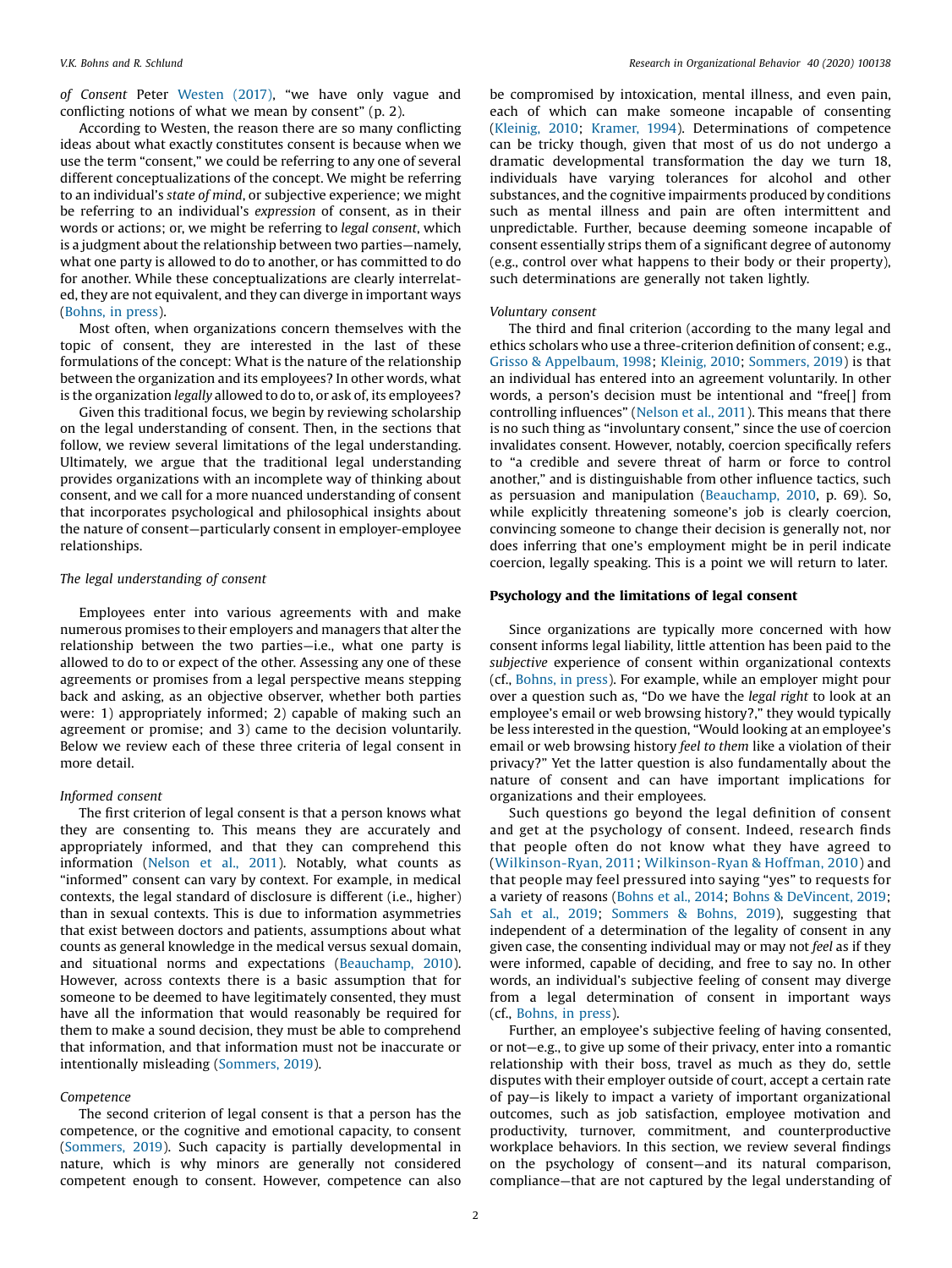consent, but may nonetheless impact various organizational behavior outcomes, which we review later.

### The psychology of "informed" consent

As noted earlier, legally, consent requires that someone is accurately and appropriately informed of what they are consenting to. However, several studies from psychology and related fields reveal numerous complexities of this seemingly basic requirement: people do not read the terms and conditions to which they are consenting, while simultaneously assuming these terms are binding; even when people read these terms, decision-making biases may lead them to weight any disclosed risks and costs in suboptimal ways; and, while it seems obvious that deception should invalidate consent, outside observers do not necessarily view it that way. Given that employment negotiations are mixedmotive contexts, employers may not always feel that it is to their advantage to be crystal clear about the specifics of certain employment terms. However, as we discuss later, when employees feel deceived and trapped by unintelligible contract terms, this strategy can backfire by eroding employee trust in the organization.

### When information disclosure hurts more than it helps

In order to cover their bases, organizations will often add copious boilerplate terms and conditions to their contracts. Yet we know from psychology that people are "cognitive misers" (De Neys et al., [2013](#page-12-0)) who use various heuristics to make judgments and often gloss over details. Together, this means that contracts have come to include a "deluge of unreadable terms" [\(Wilkinson-Ryan,](#page-14-0) 2017, p. 119). Yet, as we saw above, consent does not only require disclosure, but also understanding ([Nelson](#page-13-0) et al., 2011). While failure to read the terms of an agreement is generally not considered a legally valid defense, in many ways, this has nonetheless made informed consent "something of a charade" where many people have no idea what they are actually consenting to [\(John,](#page-12-0) 2018).

Worse still, all of those unread terms can have unintended negative consequences. While the assumption has long been that "even unread terms are at best potentially helpful, and at worst harmless" ([Wilkinson-Ryan,](#page-14-0) 2017, p. 117), experimental work has shown that such terms can ultimately be harmful because they lead people to assume they don't have the legal standing to challenge legitimately unfair ([Wilkinson-Ryan,](#page-14-0) 2017) and even fraudulent [\(Furth-Matzkin](#page-12-0) & Sommers, 2020) terms. In one study, [Wilkinson-Ryan](#page-14-0) (2017) found that participants viewed boilerplate terms as more legitimate when they were disclosed in a contract than when they were disclosed elsewhere (in this case, on a company website), even though they would be reasonably subject to legal challenge in either case. Participants were also more likely to think that harsh policies were legal, fair, and reasonable when the policies were disclosed in a contract's fine print. Altogether, this work suggests that far from increasing people's subjective feeling of consent by making them more aware of what they are consenting to, excessive information disclosure can have the opposite effect by leading people to believe (erroneously) that they have no recourse to challenge unfair agreements.

### When attitudes about consent conflict with behavior

Even when people read the fine print, various decision-making biases often come into play, making it difficult to conclude that someone has weighed the risks and benefits of consenting in the kind of unbiased, rational fashion implied by the word "informed." Many people do not fully understand the risks and benefits of what they are consenting to, such as in cases of consumers agreeing to share their personal data online without complete knowledge of how that data might be used or the actual likelihood of risks such as identify theft [\(John,](#page-12-0) 2018).

Further, people tend to discount future outcomes and prioritize immediate outcomes, leading them to sacrifice their own privacy (e.g., in the form of long-term risk) for the immediate satisfaction of using some service or securing some small immediate reward ([Kokolakis,](#page-13-0) 2017) despite the fact that people claim to care about privacy in the abstract. The disconnect between people's privacyrelated behaviors and privacy attitudes has been referred to as "the informational privacy paradox," frequently shortened to simply "the privacy paradox." In other words, people regularly permit organizations to use their personal data for little gain, despite holding attitudes that such data is private and should therefore be protected.

### When deception is not seen as negating consent

In the above cases related to the unintended consequences of disclosure and irrational trade-offs, it is assumed that the information provided is at least accurate, even if it is ultimately confusing or overwhelming. In contrast, one would think that cases of actual deception would be more straightforward. If someone has been deceived into agreeing to something, how can they be considered to have provided informed consent? Indeed, legally speaking, deception should negate consent.

Yet in such cases, research suggests that the psychology of consent is not so straightforward, and that lay beliefs about consent may diverge from the legal understanding on this point. [Sommers](#page-13-0) (2019) conducted several studies of people's folk intuitions about whether deception negates consent and found across various domains that people largely considered consent procured via deception to be consensual. Most participants in these studies said that an individual who had been lied to as a means of getting them to agree to sex (e.g., by a sexual partner falsely stating that they were not married), surgery (e.g., by a doctor falsely claiming insurance would pay for a procedure), or to participate in research (e.g., by a researcher who lied about the purpose of a research study) had indeed consented, provided they were not coerced.

### The psychology of "competence" to consent

Competence to consent typically refers to one's mental ability to understand one's options and come to a reasonable decision through a rational decision-making process (Tepper & [Elwork,](#page-13-0) 1984). However, as with determinations of the informed nature of consent, there may be systematic biases in determining another person's competence, or mental capacity, to consent. Such biases may lead observers to view an individual's decision to consent to a request or agreement as reasonable or rational—particularly when it is a request the observer has made, or an agreement that would benefit or validate the observer—and refusals to consent as unreasonable, irrational, or even incompetent.

### What counts as a reasonable decision?

One criterion that is sometimes used to determine someone's capacity to consent is whether the decision they have made can be considered "reasonable" ([Drane,](#page-12-0) 1985). Of course, an obvious problem with this criterion is that due to the ubiquitous power of motivated cognition ([Hughes](#page-12-0) & Zaki, 2015; [Kruglanski,](#page-13-0) 1996), we tend to consider decisions we ourselves would have made to be reasonable, and decisions that diverge from what we would have done, or from what we think someone should do, to be unreasonable. For example, in the domain of consenting to medical treatment, "treatment staff may be more inclined to assume that acceptance of a proposed plan of treatment is a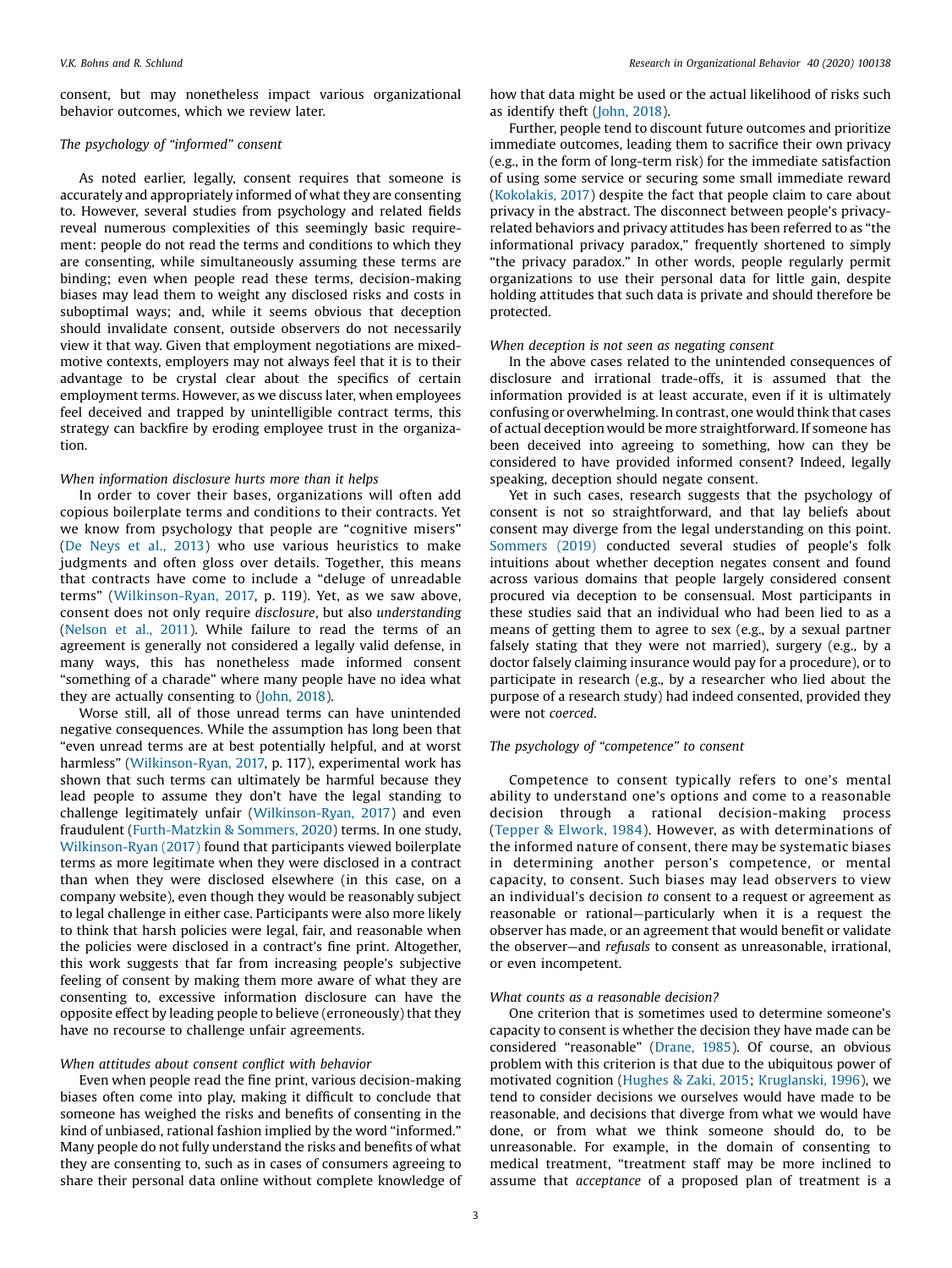competent decision, whereas rejection of such a plan requires closer scrutiny" (Tepper & [Elwork,](#page-13-0) 1984, p. 213, italics ours). And, indeed, in this same domain, the question of competence "arises usually when the patient refuses treatment or chooses a course of action which, in the opinion of the physician in charge, threatens his or her well-being," and not when the patient "acquiesces to treatment recommend by the medical professional" ([Drane,1985](#page-12-0), p. 17). Altogether, this means that in many situations, we are systematically biased to question others' decisions not to consent more so than their decisions to consent.

Further, this criterion for determining competence to consent requires that someone has actually made and communicated a choice [\(Drane,](#page-12-0) 1985; Tepper & [Elwork,](#page-13-0) 1984). Yet in many situations, an individual may never feel as if they are consciously making a choice about whether or not to consent, and, as such, they may never explicitly communicate a choice one way or another. Rather, a decision may be inferred by the other party, and in many cases that party may assume a default of consent, rather than nonconsent [\(Kramer,](#page-13-0) 1994).

### What counts as a rational decision-making process?

One means of circumventing the kind of backward logic noted above, in which a decision is determined to be reasonable (or not) based on whether one agrees with the decision that is ultimately made, is to assess the decisionmaking process independent of the decision itself. Indeed, this criterion is often considered or discussed alongside the former criterion when assessing competence to consent to treatment in the medical domain (Tepper & [Elwork,](#page-13-0) 1984). Yet with this criterion as well, motivated cognition can play an undue role. If someone uses a decision-making process that is different from what oneself would use (e.g., if they set different goals, different decision criteria, or weight those criteria differently), one could similarly conclude that a decision-making process that diverges from one's own is irrational, unreasonable, or incompetent.

For this reason, one might hope to identify objective criteria for what constitutes a "rational decision-making process." However, the fact that so many healthy, functioning adults regularly violate rational decision-making criteria makes coming up with such criteria complicated, lest they render almost anyone incompetent to make sound decisions. For example, people regularly feel compelled to comply with less trustworthy treatment options ([Loewenstein](#page-13-0) et al., 2012) for emotional rather than rational reasons (Sah et al., [2019](#page-13-0)), people generally have trouble remembering critical information that would help them make the best medical decisions ([Hughes,](#page-12-0) 1993), not to mention all of the other well-established decision-making biases that plague ordinary decision-makers, such as framing effects, preference reversals, sunk costs, and more—all of which call into question the "rationality" of the average decision maker ([Chapman](#page-12-0) & Elstein, 2000).

### The psychology of "voluntary" consent

The third criterion of consent is that it is expected to be voluntary, or free from coercion. Indeed, in addition to this being part of the legal criteria of consent, as we saw earlier people's folk theories of consent tend to prioritize the voluntariness of consent over how informed consent is ([Sommers,](#page-13-0) 2019). However, research on the psychology of consent reveals interesting inconsistencies between legal and lay interpretations of terms such as "coercion" and "voluntariness" here as well, which can ultimately make the line between compliance and consent grey, a point that is made doubly complicated in employer-employee relationships.

Legal versus psychological coercion

The flip side of voluntary consent is coercion. Legally speaking, "[p]romises are not binding [and] rights cannot be waived . . . if the agent is coerced" [\(Wertheimer,](#page-14-0) 1987, p. xi). But what exactly constitutes coercion? We often think of coercion as the restriction of someone's autonomy or freedom of choice. Yet people often engage in behaviors because they feel like they don't have a choice, and many such situations do not constitute coercion. For example, an individual with few employment options may feel as though they have no choice but to take a risky job, or someone eager to secure employment with a specific company may feel that they have no choice but to sign a mandatory arbitration agreement, but neither of these individuals would be considered to have been coerced into making these decisions. As noted earlier, legally speaking, "coercion occurs if and only if one person intentionally uses a credible and severe threat of harm or force to control another," and the mere "perception of coercion by a decision maker is not sufficient to constitute coercion" ([Beauchamp,](#page-11-0) 2010, p. 69–71).

Despite this, people often feel pressured into doing things they would rather not do, in a way that may feel coercive to them ([Bohns,](#page-12-0) 2016). Indeed, the psychological feeling of obligation one experiences after making a promise to or entering into an agreement with another person is described as having a "kind of coercive quality" [\(Tomasello,](#page-13-0) 2020). Thus, the psychological threshold for feeling coerced appears to be substantially lower than the legal threshold for determining coercion. While the law may decide that someone was "persuaded" to consent, an individual may in fact feel as if they were coerced. This means that absent any legal determination of coercion, various psychological outcomes, such as reactance, or the motivation to engage in behaviors to restore a perceived or actual threat to one's freedom and control [\(Brehm,](#page-12-0) 1966), may still occur in response to feeling as if one did not voluntarily consent to some agreement.

### Actor-observer differences in assessments of voluntariness

In addition to differences between any legal determination and one's subjective experience of coercion, research finds that outside observers' determinations of voluntariness also seem to diverge from people's subjective experiences. This is true both for neutral observers and people who are actively attempting to persuade or influence an individual.

In one set of experiments, neutral observers asked to determine how free another person felt to refuse an invasive request to unlock their phone to be searched by a peer experimenter thought the person would feel freer to say no, and thus would be more likely to say no, than people who were actually put into such a situation indicated [\(Sommers](#page-13-0) & Bohns, 2019). In another set of studies, participants who were instructed to ask strangers to do a small unethical deed (i.e., vandalize a library book) thought they would feel more comfortable saying no, and would be more likely to refuse, than those who were actually asked this request indicated ([Bohns](#page-12-0) et al., 2014). And in yet another set of studies, participants who thought about pursuing a colleague who was not interested in them romantically thought their colleague would feel more comfortable refusing their advances than those who imagined being pursued reported (Bohns & [DeVincent,](#page-12-0) 2019). Consistent with other research demonstrating robust actor-observer differences, the underlying mechanism for these findings is that individuals who are not in an immediate situation requiring assertiveness [e.g., who are not immediately faced with the prospect of standing up to racist ([Kawakami](#page-12-0) et al., 2009) or homophobic slurs (Crosby & [Wilson,](#page-12-0) 2015), objecting to sexual harassment [\(Woodzicka](#page-14-0) & Lafrance, 2001) or saying "no" to a request ([Bohns,](#page-12-0) 2016)] underestimate just how difficult it can be to do so. Altogether, this research reveals a robust actor-observer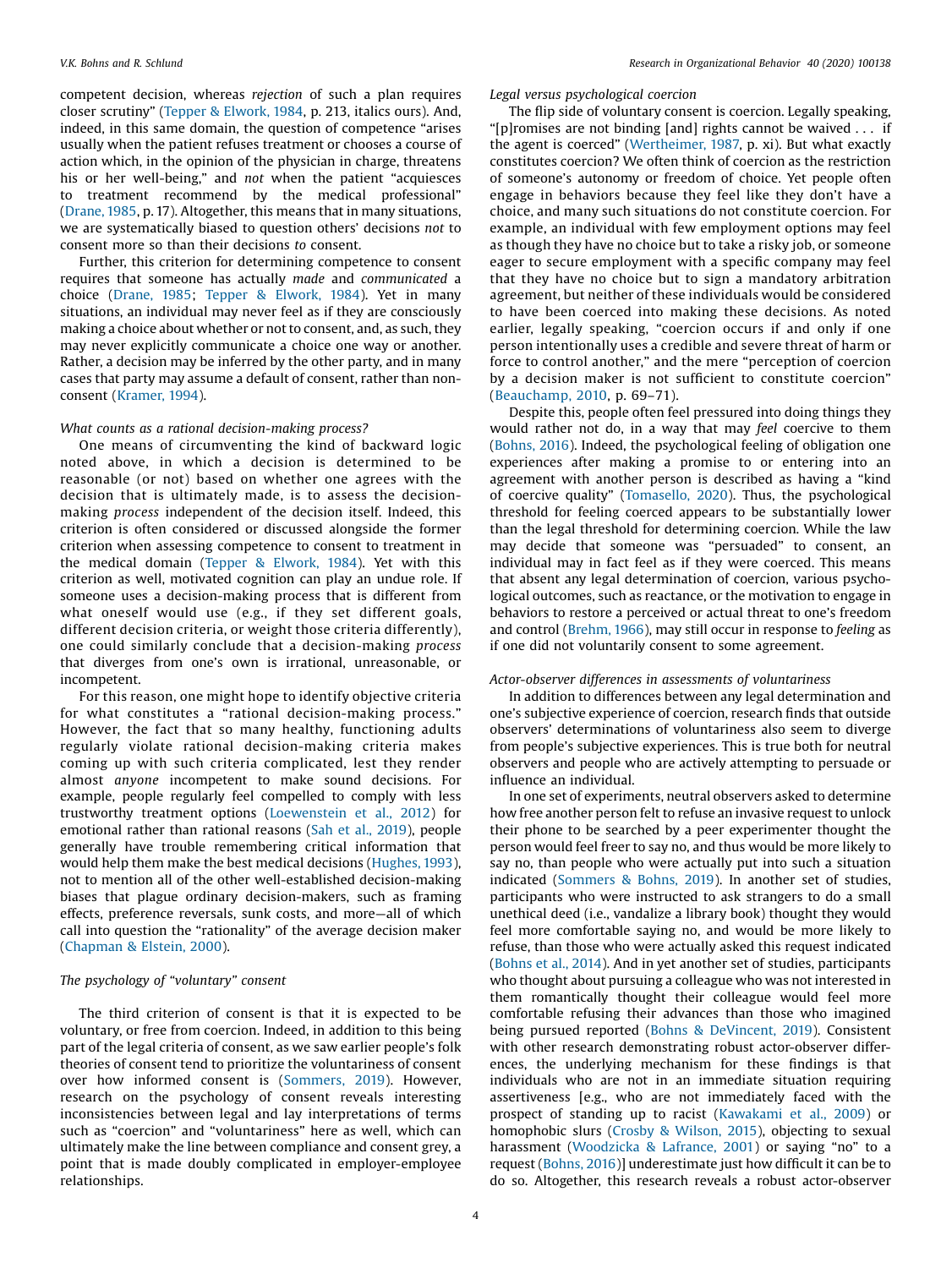difference in judgments of voluntariness that leads observers to view their own or others' behavior as less coercive than targets of such behavior experience it as being.

In sum, the research reviewed in this section provides some examples of how psychological, or subjective, consent can diverge both from the legal understanding of consent and outside observers' interpretations of consent: while an individual may feel they were deceived or misled into entering into some agreement, an outside observer may nonetheless view the agreement as consensual; while an employee may think it is rational to refuse to sign a non-disclosure agreement or take a job that expects them to give up a certain level of privacy, a potential employer may view this decision as irrational, assuming the employee doesn't have the competence to understand, e.g., the ubiquity of NDAs or the reasons underlying the need for surveillance; or, while an employee may feel they have no choice but to comply with their managers' unreasonable requests, their manager and others observing the employee's behavior may view their compliance with these requests as voluntary. As we argue in more detail later in this article, in organizational contexts, as well as in other domains ([Bohns,](#page-12-0) in press), it is therefore practically and ethically imperative to consider an individual's subjective experience of consent, independent of any legal or outside assessment of consent.

### Consent in organizations

At this point, we have reviewed the legal definition of consent, as well as some psychological findings that shed light on the limitations of the legal definition. But the question still remains: Why is this an organizational behavior issue? In other words, why do these findings call for doing anything more than simply better informing our legal understanding of consent, and thus relegating such discussions to the legal literature?

Indeed, based on the scant attention that has been paid to consent in the organizational behavior literature to date, it seems to be the default position of the field that consent is not fundamentally an organizational behavior issue. When we conducted a review of the organizational behavior literature on the topic of consent, we found very little research on the topic. To conduct this review, we identified the journals included on the

### Table 1

Organizational Behavior Journals Identified in Financial Times Top 50 Journal List.

| Academy of Management Journal                        |
|------------------------------------------------------|
| Academy of Management Review                         |
| Accounting, Organizations and Society                |
| Administrative Science Quarterly                     |
| Entrepreneurship Theory and Practice                 |
| <b>Harvard Business Review</b>                       |
| Human Relations                                      |
| Human Resource Management                            |
| Journal of Applied Psychology                        |
| Journal of Business Ethics                           |
| Journal of Business Venturing                        |
| Journal of International Business Studies            |
| Journal of Management                                |
| Journal of Management Information Systems            |
| Journal of Management Studies                        |
| Management Science                                   |
| Manufacturing & Service Operations Management        |
| MIS Quarterly                                        |
| Organizational Behavior and Human Decision Processes |
| Organization Science                                 |
| Organization Studies                                 |
| Production and Operations Management                 |
| Sloan Management Review                              |
| Strategic Entrepreneurship Journal                   |
| Strategic Management Journal                         |

most recent Financial Times Top 50 Journals list that pertained to organizational behavior (i.e., we excluded economics, accounting, and marketing journals), and came up with the 25 journals listed in Table 1. When searching for the subject term "consent" within these journals within an unlimited timeframe only 22 articles on consent appeared, less than one article per journal on the list. Further, more than 77% of these articles also listed the keyword "law," highlighting how this topic has been relegated to legal contexts.1 Given the clear organizational behavior antecedents and consequences of consent, we believe this is a huge, missed opportunity for organizational behavior researchers to contribute to an understanding of an important and ubiquitous social phenomenon in organizations.

It is true that questions of consent apply to numerous legal formalities, such as signing employment contracts, agreeing to background checks, employer surveillance, mandatory arbitration clauses, and "love contracts" at work. And, as we have already seen, in many of these cases, people may not know or understand what they are consenting to, or feel they have no choice to refuse. One way in which consent is related to organizational behavior is that one's subjective feeling of having consented to any of these legally binding agreements might in turn impact numerous organizational behavior outcomes, such as turnover, motivation, job satisfaction, productivity, and resistance behaviors. For example, feeling that one has no choice but to allow one's employer access to one's email, or that one was not properly informed of workplace risks can lead to psychological reactance, in which people act out against their employer, or simply leave. And as we have seen, as outside observers, employers and managers may fail to recognize that these dynamics are taking place—they may not consider that their employees might in fact feel coerced, misinformed, or manipulated into agreeing to various formal terms of their employment.

But the concept of consent also goes beyond the legal domain. By expanding our understanding of consent, we can see that questions of consent permeate so many more organizational dynamics than just the formal, contractual kinds of agreements noted above. Philosophically speaking, consent serves two primary social functions: it permits, and it binds [\(Kleinig,](#page-13-0) 2010). In other words, it is through consent that we allow someone to access some part of ourselves, and/or oblige ourselves to do something for someone else. These permissions and obligations can be contractual, yes, but they can also be informal promises, agreements, requests, and even opportunities. We may consent, or simply acquiesce, to various organizational citizenship behaviors, such as helping a colleague out or working late. We may agree to take on additional roles or travel at work, and some of these responsibilities may actually be framed to us as opportunities. We may even acquiesce to doing humiliating or unethical things for our colleagues or bosses. Some political theorists go so far as to view the entire capitalist system as predicated on workers consenting to "cooperate with management" [\(Tuckman](#page-14-0) & Whittall, 2002) or "participate in production"[\(Hodson,](#page-12-0) 1999).

Further, a major problem with the canonical legal understanding of consent, which organizational behavior scholars are ideally suited to address, is that there is little consideration of the specific social or organizational context within which consent occurs. Legal scholars generally do not concern themselves with questions about how the nature of consent might be different in a workplace setting, or as a result of workplace dynamics, such as power and status [\(Willborn,](#page-14-0) 2005). But, of course, such context matters.

 $1$  When including all of the journals from the Financial Times Top 50 Journals list within an unlimited timeline, only 36 articles reference consent as a keyword, more than 75% of which also included the keyword "law."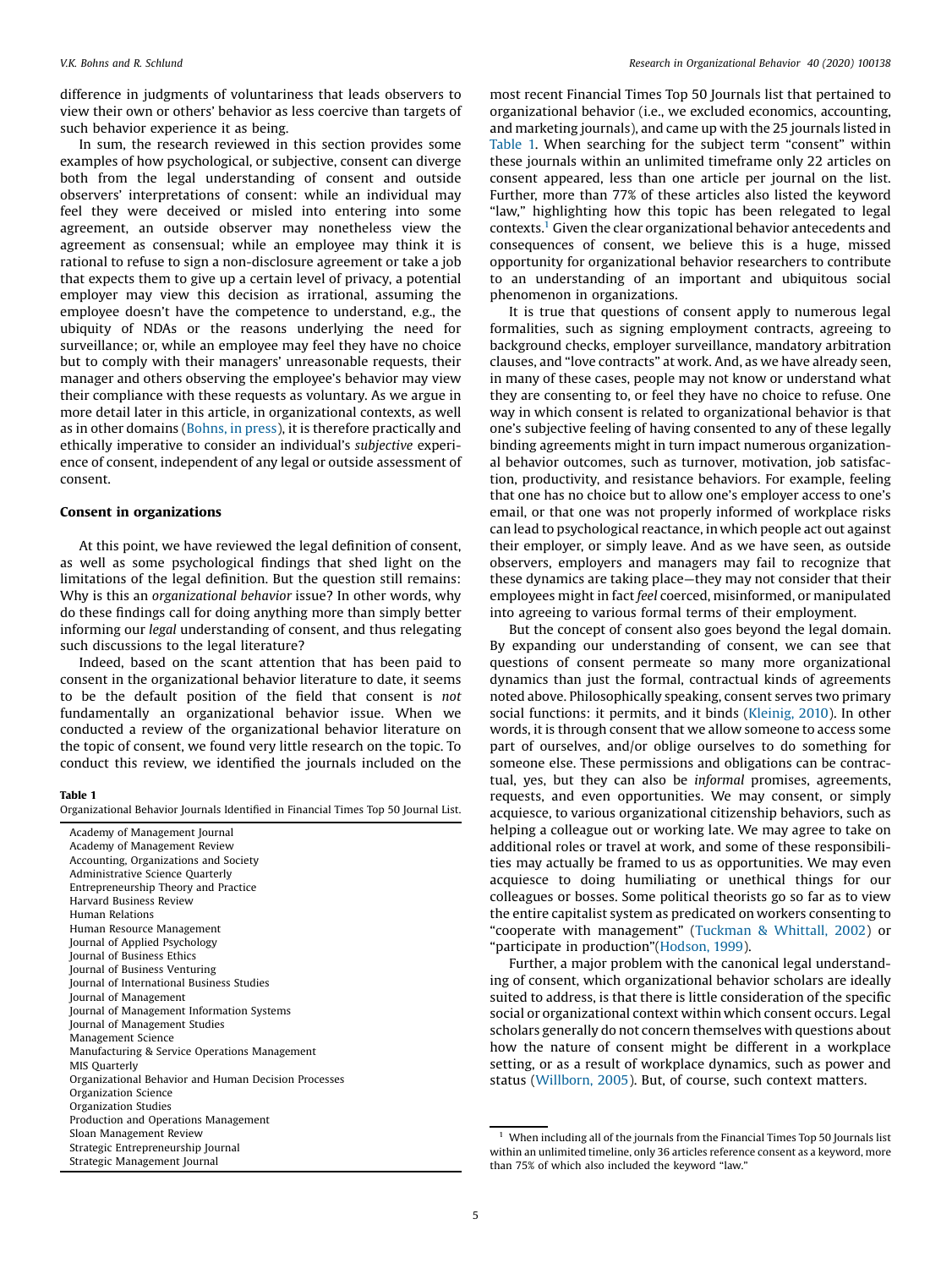In one law review article about the role of consent in workplace privacy, employmentlaw scholar Steven [Willborn](#page-14-0) (2005) acknowledges the difficulty of determining consent within an employment relationship, stating:

Everyone agrees that consent is a difficult and compromised concept in employment law, although the reasons vary. Some couch the problems in the rhetoric of power: employee consent is suspect because employees are weak. Others talk about various types of market imperfections that compromise employee consent, such as asymmetric information or free rider issues. Still others point to behavioral biases and heuristics that taint employee consent. But the bottom line is the same: consent within the employment relationship is compromised and must be regarded with at least some skepticism (p. 976).

In other words, according to [Willborn](#page-14-0) (2005), "consent in the workplace is suspect and compromised." While he is referring specifically to employment law and employee privacy, his observation can be applied to all sorts of other examples of consent in the workplace. The nature of consent within an employment relationship is unique to the social context or the workplace. Indeed, all of the psychological forces reviewed above, such as information asymmetries, and the subjective feeling that one does not have the option of saying no, are exacerbated in an employment relationship.

It is worth noting that organizations may very well be acting rationally by focusing on legal over subjective consent. However, the consequences of doing so are that organizations may find themselves acting unethically as a result and/or their lack of consideration of subjective consent may actually backfire (i.e., lead to decreased perceptions of trust, fairness, and autonomy). As one example, Henry Ford notoriously created an entire department to intrude on his employees' private lives – inspecting their homes and questioning their marital, financial, and after-work activities to ensure nothing would interfere with their work. A reporter once noted, "It seems amazing that people would tolerate such interrogation, but their jobs depended on it" [\(Morgan,](#page-13-0) 1986). Such excessive surveillance is questionably consensual, and clearly ethically dubious.

Further, when employees have pushed back against such intrusions, the law has often sided with employers. For example, in early 2000, Verizon New England (VNE) mandated that its employees carry company-issued mobile phones equipped with GPS during work hours both on and offsite – allowing the company to track the employees' location. When the employees of VNE, who were unionized, sued their employer for violation of privacy the court sided with the employer and dismissed the employees' claims ([Haggins](#page-12-0) v. Verizon New Eng., Inc., 2011). By suing, these employees indicated that they clearly did not feel this surveillance was consensual, despite its apparent legality. Such a divergence between legal and subjective consent is likely to lead to employee dissatisfaction and thus negative outcomes for both parties.

Indeed, when employers push the limits of consent too far, it can result in employee backlash. Within the truck driving industry, the implementation of electronic onboard recorders (EOBRs) has radically changed the experience of truck drivers. New mandates increasingly require truck drivers to carry electronic tracking devices to ensure they comply with federal and company regulations ([Levy,](#page-13-0) 2015). However, while acquiescing to the new mandates, many drivers quietly resisted. As sociologist Karen Levy explains, "Some drivers have figured out how to temporarily disconnect certain EOBR models from the truck, or otherwise block their signals so they can't record data. Another approach is to drive using multiple driver ID numbers which are sometimes called 'ghost logs'" [\(Baraniuk,](#page-11-0) 2013). That is, in lieu of going through legal

channels to protest surveillance that feels intrusive and nonconsensual, employees may resist through other means.

The points and examples reviewed above suggest that there are rich opportunities for studying consent as an organizational behavior issue, and particularly for studying subjective consent separate from legal consent (cf. [Bohns,](#page-12-0) in press). In the sections that follow, we focus on a critical question raised by [Willborn](#page-14-0) (2005) that organizational behavior scholars are well-equipped to address: What does it matter if consent is indeed "suspect and compromised" in employer-employee relationships? What consequences might this pose both for employees and organizations? Below we review several classic organizational behavior variables that are likely to be impacted by employees' subjective feeling of having consented (or not) to various terms of their employment, both formal and informal.

### Organizational outcomes impacted by employees' subjective sense of consent

From our earlier review of the legal and psychological components of consent, agreement to a request or acceptance of a particular circumstance may be experienced as non-consensual if someone feels that they were uninformed or misled (e.g., manipulated), that their decision was not respected (e.g., anything other than their consent was deemed to be unreasonable or irrational), or that they were coerced, pressured, or had no choice in the matter. These feelings are closely related to a number of psychological variables that are frequently studied in organizational behavior (i.e., autonomy, fairness, and trust) which in turn correspond to a number of organizationally relevant outcomes (i.e., organizational citizenship behavior, performance, turnover, organizational commitment, job satisfaction). This means feeling that one is in a more or less consensual relationship with one's employer—that one is more or less informed about one's rights and one's employer's expectations, one's decisions are respected, and one is not unduly pressured—can have important consequences for both employees and organizations. In this section we examine some established organizational behavior variables that are conceptually related to consent and can therefore help us to predict the downstream impact of more or less consensual employment relationships, interactions, and agreements on organizational outcomes.

### Autonomy, personal control, and empowerment

Empowerment is deeply rooted in canonical organizational behavior research (e.g., [Spreitzer,](#page-13-0) 1995) and continues to remain a relevant and influential stream of literature in organizational behavior (e.g., [Sessions](#page-13-0) et al., 2021). It consists of four psychological states that allow individuals to feel a sense of control and active engagement at work: meaning, the perceived fit between an individual's work role and their beliefs, values, and behaviors ([Hackman](#page-12-0) & Oldham, 1980); competence, an individual's belief in their ability to successfully execute and perform their work ([Bandura,](#page-11-0) 1989); self-determination, an individual's sense of autonomy and choice in initiating and regulating their behavior and processes at work (Deci et al., [1989](#page-12-0)); and impact, an individual's belief that they can influence strategic, administrative, or operational activities and outcomes at work ([Ashforth,](#page-11-0) 1989). If one feels a diminished sense of any one of the four psychological states, one will also feel a diminished sense of psychological empowerment [\(Seibert](#page-13-0) et al., 2011).

Consent is especially relevant to the self-determination and impact components of empowerment. Feeling as if one's manager or employer has coerced or pressured one into a relationship,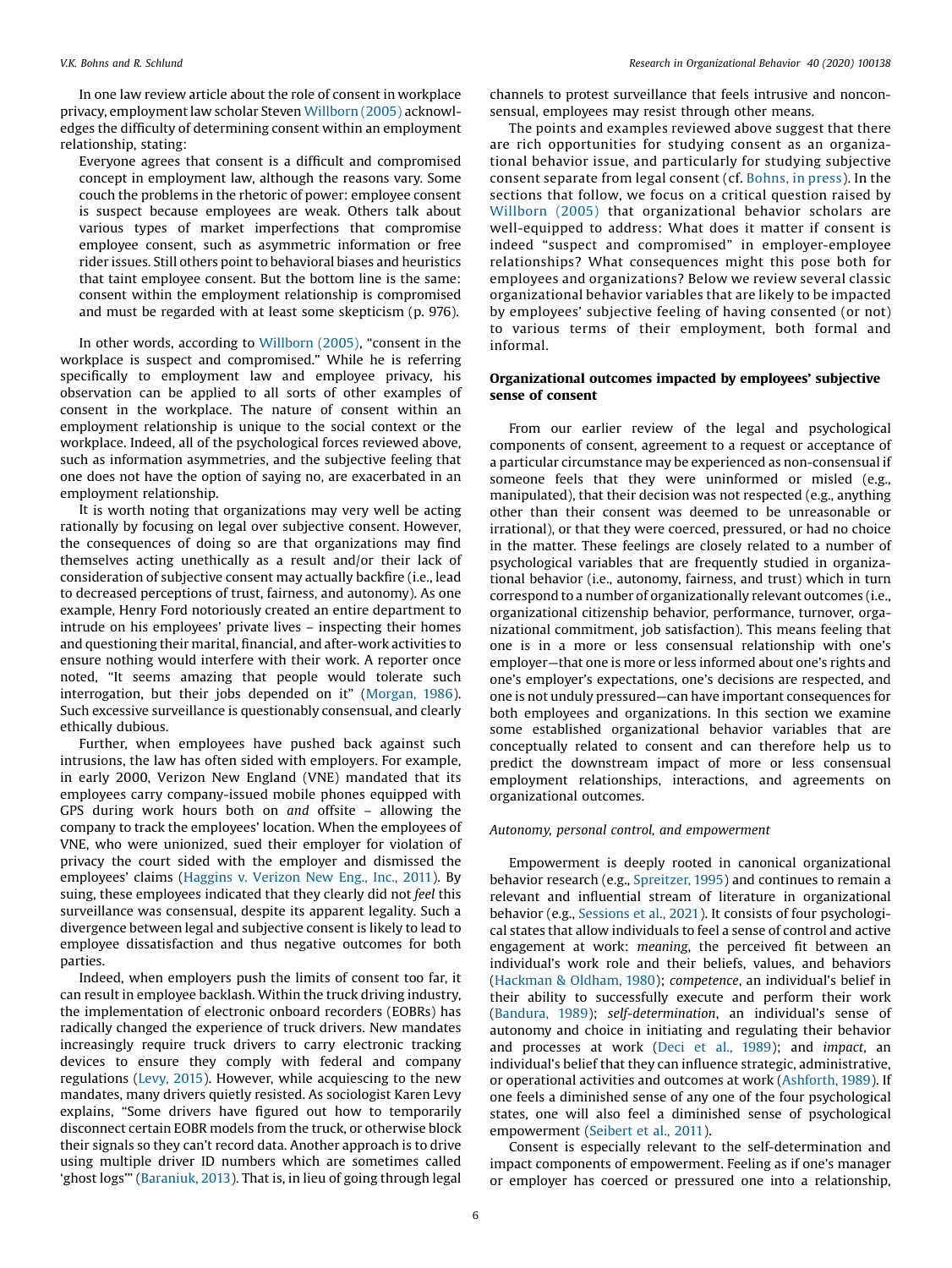interaction, or agreement, or feeling misinformed or misled into agreeing to something—in other words, feeling as if one has not consented—impacts one's sense of choice, volition, and one's perceived ability to influence one's own work outcomes and activities—in other words, one's psychological sense of empowerment. Additionally, feeling as if one's employer does not respect one's decision not to consent (i.e., anything other than consent is deemed to be unreasonable or irrational) can similarly lead an employee to feel that they have little choice or ability to influence their work roles and outcomes—i.e., unempowered.

This is critical for organizations because psychological empowerment predicts many important organizational outcomes. When employees experience greater empowerment, they report increased job satisfaction [\(Seibert](#page-13-0) et al., 2004; [Wang](#page-14-0) & Lee, 2009) and organizational commitment [\(Avolio](#page-11-0) et al., 2004; [Liden](#page-13-0) et al., [2000](#page-13-0); [Spreitzer](#page-13-0) & Mishra, 2002). Empowerment even predicts behavioral outcomes in organizations such as performance (D'[Innocenzo](#page-12-0) et al., 2016; [Sessions](#page-13-0) et al., 2021), turnover (Liu et al., [2011](#page-13-0)), organizational citizenship behaviors ([Seibert](#page-13-0) et al., 2011; Wat & [Shaffer,](#page-14-0) 2005), and creativity (Sun et al., [2012](#page-13-0); Zhang & [Bartol,](#page-14-0) 2010).

On the other hand, when one doesn't feel psychologically empowered, that is, when one feels little control over their work, one can become motivated to restore control, that is, experience psychological reactance ([Brehm,](#page-12-0) 1966; Brehm & [Brehm,](#page-12-0) 1981; Lawrence & [Robinson,](#page-13-0) 2007). In such situations, employees may engage in resistance practices that can include behavior such as withholding effort [\(Gouldner,](#page-12-0) 1954; Roy, [1954\)](#page-13-0), sabotage of company equipment ([Haraszti,](#page-12-0) 1978; [Juravich,](#page-12-0) 1985), avoidance or non-compliance ([Anteby](#page-11-0) & Chan, 2018), strikes ([McLoughlin](#page-13-0) et al., 2005), and direct criticism or complaints ([Bolton,](#page-12-0) 2004; Gill, [2019](#page-12-0); [Kellogg](#page-12-0) et al., 2020). While reactance can be beneficial to the individual experiencing reactance (Kray et al., [2001,](#page-13-0) [2004](#page-13-0)), especially if one's efforts to restore their freedom and control are successful (e.g., in the case of successful union organization or other collective action attempts), these behaviors may also be somewhat counterproductive for the organization (e.g., in the case of sabotage of company equipment). Further, if one repeatedly fails to restore control through such resistance efforts, one may exhibit learned helplessness (Brehm & [Brehm,](#page-12-0) 1981).

### Fairness, organizational justice, and perceived organizational support

Organizational justice broadly refers to an individual's perception of fairness in their workplace [\(Greenberg,](#page-12-0) 1987). It consists of multiple dimensions, including distributive, procedural, informational, and interpersonal justice (e.g., [Greenberg, 1993](#page-12-0)). Distributive justice refers to the extent to which an employee perceives that resources, rewards, and promotions are distributed fairly ([Adams,](#page-11-0) 1965; [Leventhal,](#page-13-0) 1976). Procedural justice relates to an individual's perception that the decision-making processes and procedures that lead to organizational outcomes (e.g., distribution of resources, rewards, and promotions) are enacted fairly ([Leventhal,](#page-13-0) 1980; Thibaut & [Walker,](#page-13-0) 1975). Informational and interpersonal justice relate to an individual's perception that they are treated with dignity and respect in their workplace. Specifically, informational justice is the extent to which an individual perceives that they are provided with honest explanations for crucial decisions in their workplace ([Colquitt](#page-12-0) et al., 2001; Greenberg, 1993), whereas interpersonal justice refers to the extent to which an individual perceives fair treatment from others, especially from authority figures (Bies & [Moag,](#page-11-0) 1986; [Greenberg,](#page-12-0) 1993).

Feeling like an interaction, relationship, or agreement is not consensual is also likely to impact an employee's perception of organizational justice—specifically, informational and

interpersonal justice. The feeling that one's employer failed to fully inform one, or misled one, into making an agreement would likely feel like a violation of informational justice, in addition to violating a basic tenet of consent. A feeling that one was coerced or pressured, or that one's employer would not respect their decision not to consent (e.g., anything other than their consent was deemed to be unreasonable or irrational), is likely to make an employee feel that they were not treated fairly, impacting their sense of interpersonal justice.

Importantly, when employees perceive greater organizational justice, they also report greater organizational commitment and job satisfaction ([Colquitt](#page-12-0) et al., 2001; Folger & [Konovsky,](#page-12-0) 1989; [Tepper,](#page-13-0) 2000), exhibit more organizational citizenship behaviors ([Cohen-Charash](#page-12-0) & Spector, 2001; [Moorman,](#page-13-0) 1991; [Organ,](#page-13-0) 1990), and decreased turnover [\(Colquitt](#page-12-0) et al., 2001; Daly & [Geyer,](#page-12-0) 1994; Konovsky & [Cropanzano,1991](#page-13-0)). Organizational justice also predicts perceived organizational support ([Rhoades](#page-13-0) et al., 2001; Rhoades & [Eisenberger,](#page-13-0) 2002) or an employee's perception that their organization values their contributions and cares about their welfare ([Eisenberger](#page-12-0) et al., 1986). The idea being that when employees perceive transparency regarding organizationally relevant information (i.e., informational justice), and fair treatment (i.e., interpersonal justice), they are also more likely to perceive that their organization cares for their welfare. This, in turn, can lead to higher organizational commitment, job satisfaction, job involvement, and intent to remain in the organization ([Rhoades](#page-13-0) et al., 2001; Rhoades & [Eisenberger,](#page-13-0) 2002). All of this can be jeopardized by ignoring of the basic tenets of consent—i.e., by denying employees' freedom and competence to make informed decisions.

### Trust

Organizational trust is another fundamental and fruitful line of research in organizational behavior (Baer et al., [2018;](#page-11-0) [Mayer](#page-13-0) et al., 1995) likely to be impacted by employees' subjective experience of consent. Mayer et al. [\(1995\)](#page-13-0) classically define trust as "the willingness of a party to be vulnerable to the actions of another party based on the expectation that the other will perform a particular action important to the trustor, irrespective of the ability to monitor or control that other party" (p.712). Importantly, Mayer et al. [\(1995\)](#page-13-0) identified three factors that build the foundation for the development of trust (i.e., perceived trustworthiness), including ability, benevolence, and integrity. Ability refers to the perceived capability to perform a particular action. Benevolence is the perception that one is well-meaning or has our best interests in mind. Finally, integrity relates to the perception that one will reliably, honestly, and fairly perform a particular action. Essentially, when we perceive that someone is competent, well-meaning, honest, fair, and reliable, we come to trust them.

Feeling that one has been coerced or pressured, misled or misinformed, or deemed incompetent when offered an employment term, opportunity, or to enter into some other agreement is likely to erode the development of trust, since it would be unlikely in such a situation to perceive that one's employer has one's best interests at heart (i.e., benevolence) or is reliable, honest, and fair (i.e., integrity). On the other hand, if an employee feels that they are provided with complete and accurate information about the tasks they are asked to do, believes their decisions are respected, and feels free to make their own decisions without undue pressure or coercion, they are likely to be more trusting of the organization and believe the people in charge have their best interests at heart.

Trust, in turn, predicts a number of important organizational outcomes. When employees perceive their employer as more trustworthy, they also report greater organizational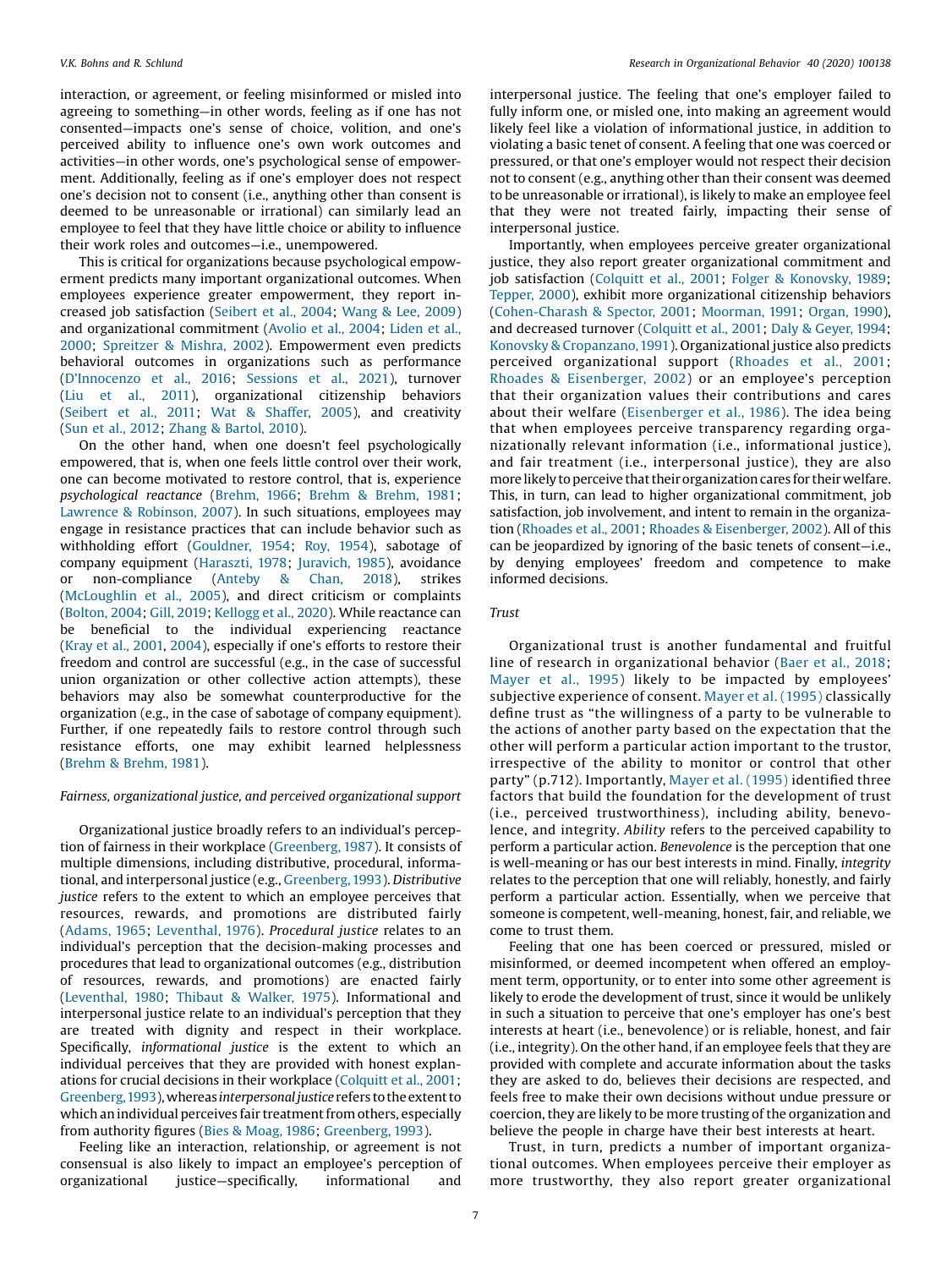commitment, job-satisfaction, and organizational identification ([Deery](#page-12-0) et al., 2006; Dirks & [Ferrin,](#page-12-0) 2002). Moreover, trust is related to increased performance ([Colquitt](#page-12-0) et al., 2007; De [Cremer](#page-12-0) et al., 2018), creativity (Ford & [Gioia,](#page-12-0) 2000), newcomer learning behavior (Baer et al., [2018](#page-11-0)), and decreased counter-productive workplace behavior ([Colquitt](#page-12-0) et al., 2007).

In sum, existing research in organizational behavior suggests that ensuring that employees feel like they are consenting—to their work conditions, to the kinds of tasks managers can reasonably ask of them, to the organization's policies and procedures, etc.—is likely to make employees feel more empowered, view the organization as fairer, and trust that the organization has their best interests at heart. In turn, the organization is likely to benefit through increased performance, commitment, decreased resistance, and more.

### The role of consent in three workplace contexts: employee surveillance, excessive work demands, and sexual harassment

To make the above points more concrete, in this section we explore how the dynamics of consent might play out in three specific organizational domains. We have chosen these particular domains because of their application to a number of pressing social issues (privacy, work-life balance, and sexual misconduct) and their ability to contribute not only to the legal understanding of consent, but also the broader understanding of consent outlined earlier with its permitting and binding functions. Note, however, that these domains are intended only as examples of a wide range of contexts to which consent is applicable.

### Employee surveillance

Employee surveillance is an enduring organizational phenomenon that is becoming increasingly relevant for organizational scholars (e.g., [Bernstein,](#page-11-0) 2017; [Blackman,](#page-12-0) 2020; [Chamorro-Premuzic](#page-12-0) & Bailie, 2020; [Kellogg](#page-12-0) et al., 2020). Even before the introduction of scientific management [\(Taylor,](#page-13-0) 1911) organizations engaged in employee surveillance, and they have continued to do so in unprecedented ways with the proliferation of new technology (Alge & [Hansen,](#page-11-0) 2014; [Chamorro-Premuzic](#page-12-0) & Bailie, 2020; [Kellogg](#page-12-0) et al., 2020; [Satariano,](#page-13-0) 2020). In fact, investment in new forms of surveillance technology is projected to generate over \$81 billion in revenue by the end of 2021 and over \$93 billion by 2022 [\(Rimol,](#page-13-0) 2021). For example, new technology has enabled management to automatically track and analyze employees' facial expressions, tone of voice, and written communication (e.g., emails, instant messages, social media engagement) line-by-line (e.g., [Bernstein,](#page-11-0) 2017; [Blackman,](#page-12-0) 2020; [Satariano,](#page-13-0) 2020). And more extreme examples abound, including the use of wearable tracking devices equipped with GPS, biosensors to record and analyze employees' biometric data, and accelerometers that track employees' movement and activity ([Chamorro-Premuzic](#page-12-0) & Bailie, 2020; Frost & [Sullivan,](#page-12-0) 2017).

With increasingly invasive and surreptitious surveillance technology, employee consent to such surveillance has become a contentious organizational issue with considerable consequences for both employees and organizations. In this section, we use the domain of employee surveillance to illustrate how employees' subjective feelings of having consented (or not) to such surveillance can affect the organizational processes described earlier, leading to the theorized downstream consequences.

According to Peter [Westen](#page-14-0)'s (2017) The Logic of Consent, the act of consent turns a prohibited act into a permitted one. In the context of employee surveillance, this means that while an employer in the United States, for example, would typically violate

an employee's right to privacy by snooping around in his or her emails, this same behavior would be permitted if the employee had provided consent [\(Willborn,](#page-14-0) 2005). However, as described earlier, just because an employee has legally consented does not necessarily mean that they feel like they have consented. That is, an employee's subjective experience of consent can be considered separate from the legal act of consent (cf., [Bohns,](#page-12-0) in press).

For example, suppose that an employee felt that they had not consented but rather acquiesced to increased surveillance in their workplace. Perhaps this employee felt that their employer would not respect their decision not to consent (i.e., anything other than their consent would be deemed unreasonable or irrational), maybe they felt pressured or coerced into accepting the increased surveillance, or perhaps they felt that they were not given full information or transparency regarding the level or extent of the surveillance they would be subjected to. In such cases, this employee may very well have met the legal definition of consent, but nonetheless may not feel like they had freely consented to a certain level of surveillance. And, as we saw earlier, feeling as if one is being monitored by one's employer against one's will essentially, feeling as if one's subjective sense of consent has been violated—can affect a number of organizational processes, such as an employee's sense of empowerment, organizational justice, and trust, which can in turn lead to an array of important downstream consequences for organizations.

Someone who feels as if they are being monitored without their consent is likely to feel unempowered—like they have no control over their work outcomes. Feeling manipulated or coerced into being surveilled is likely to lead an employee to doubt that the organization has one's best interests at heart (i.e., benevolence) or that their employer is reliable, honest, and fair (i.e., integrity), thus eroding organizational trust and support. Further, surveillance procured in such a way is likely to feel unfair, calling into question perceptions of organizational justice.

All of this, in turn, is likely to impact many of the organizational outcomes described earlier. An employee in this situation may feel dissatisfied with their job [\(Seibert](#page-13-0) et al., 2004; [Wang](#page-14-0) & Lee, 2009) and less committed to the organization [\(Avolio](#page-11-0) et al., 2004; [Liden](#page-13-0) et al., 2000; [Spreitzer](#page-13-0) & Mishra, 2002). They may perform more poorly (D'[Innocenzo](#page-12-0) et al., 2016; [Sessions](#page-13-0) et al., 2021), be less creative (Sun et al., [2012](#page-13-0); Zhang & [Bartol,](#page-14-0) 2010), be less willing to engage in organizational citizenship behaviors [\(Seibert](#page-13-0) et al., 2011; Wat & [Shaffer,](#page-14-0) 2005), and may even choose to leave the organization (Liu et al., [2011\)](#page-13-0) as a consequence. In fact, an employee may feel they have such little control over their work that they become motivated to restore control (i.e., psychological reactance; [Brehm,](#page-12-0) 1966) by engaging in resistance practices ([Anteby](#page-11-0) & Chan, 2018; Lawrence & [Robinson,](#page-13-0) 2007; Yost et al., [2019](#page-14-0)).

Indeed, research supports a number of these assertions although, notably, without ever using the word "consent." For example, in a qualitative study of TSA agents, Anteby and Chan (2018) demonstrated that increased surveillance led agents to engage in resistance practices. [Schlund](#page-13-0) and Zitek (2021) showed that surveillance and evaluation by artificial intelligence (as opposed to human mangers) led employees' to perceive greater privacy invasion and engage in more resistance practices. McNall and [Stanton](#page-13-0) (2011) demonstrated that a lack of control over employee surveillance predicted employees' feelings of privacy invasion, which in turn lead to perceptions of unfairness. And [McNall](#page-13-0) and Roch (2009) showed that the purpose and explanation given for the use of employee surveillance affected employee's trust in the organization.

All of this illustrates how feeling that one did not consent to an important aspect of one's work life—regular monitoring and surveillance—can have important consequences for employees in the form of disenfranchisement, distrust, and dissatisfaction, and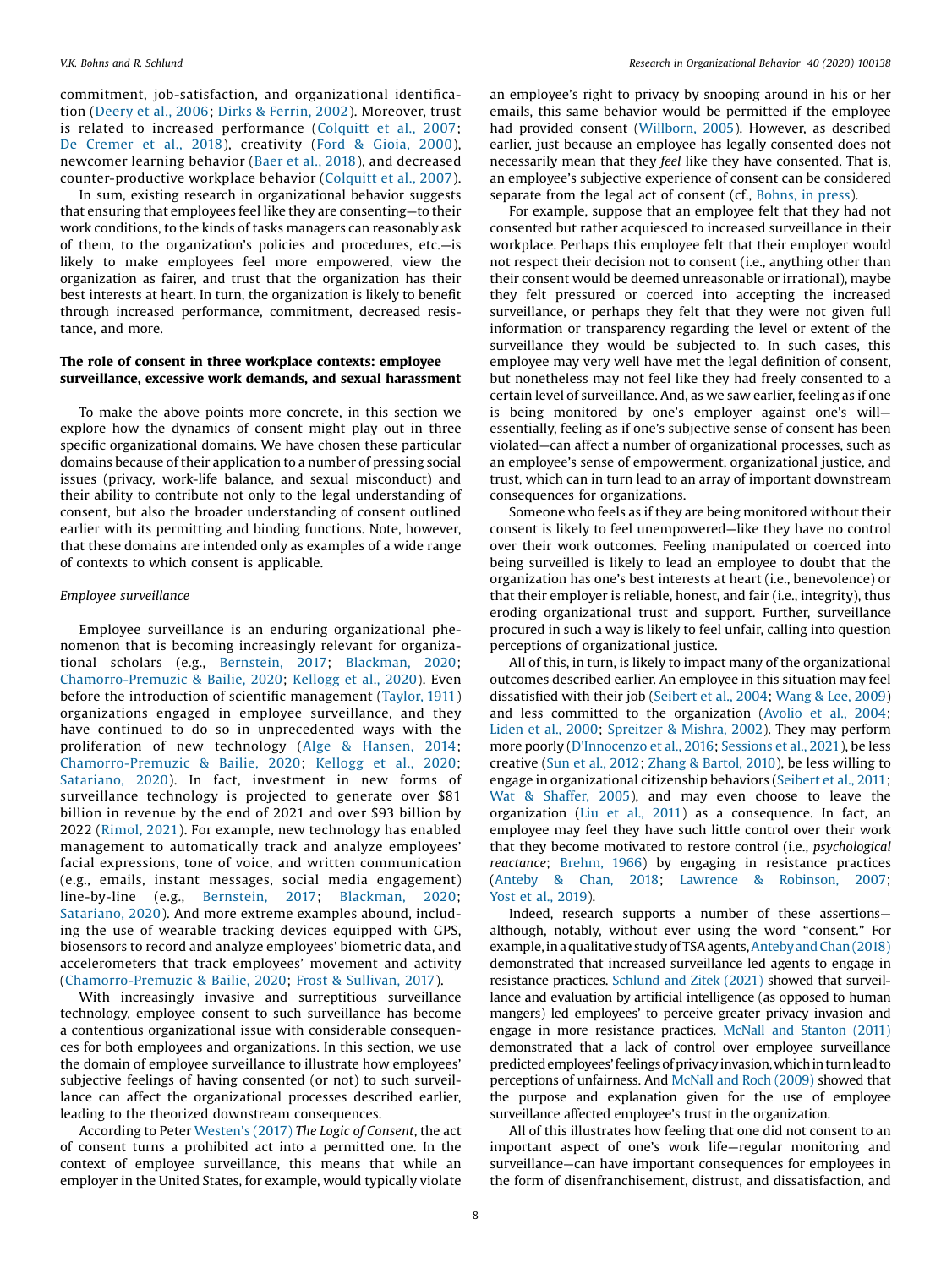for organizations in the form of decreased productivity, motivation, and increased turnover and counterproductive work behaviors.

### Excessive work demands

Another domain relevant to consent is that of excessive work demands that go above and beyond ordinary or contractually obligated job expectations. Employees are often asked to work on the weekend or late into the night, cover for a co-worker, or take on work responsibilities that fall outside of their job description. These requests may be couched in assurances of autonomy, whether genuine or artificial (e.g., "Don't feel pressured"; "Just do this if you have the bandwidth"). Yet in many contexts, and despite this kind of language, these sorts of requests may feel compulsory because of the employment nature of the relationship. In other words, while such tasks may come in the form of requests, they may feel like demands to the person being asked.

The "ideal worker" norm has socialized many modern workers to feel they must prioritize work over all else, lest their career or job be on the line ([Kelly](#page-12-0) et al., 2010). If one were to refuse to drop everything for an after-hours work call, answer emails while on vacation, or cancel plans to come in on the weekend, one runs the risk of appearing less than committed to one's job. As in the case of worker surveillance described above, such workplace expectations may be viewed as simply coming with the territory—the cost of employment, but in this case the cost is in terms of one's personal time rather than one's personal privacy. In this way, it may not feel as if one has ever voluntarily consented to one's ever-demanding work schedule.

Further, colleagues and/or managers making such work requests may not realize how compelled targets of these requests feel to respond or agree. For example, in one set of studies, [Giurge](#page-12-0) and Bohns (in press) found that senders of nonurgent work emails outside of normal work hours failed to appreciate the pressure sending such emails put on receivers to respond. While responding to emails at all hours of the day may in fact feel compulsory—not consensual—to the recipient of such emails, receivers' quick responses may conversely look to senders like consent—i.e., permission to continue sending emails during these hours. A cycle of misperceived responsiveness that feels compulsory, but looks consensual to outsiders, may therefore result. In this way, workers may appear to consent to an "always on" work mindset based on their timely responses without actually feeling like they had any other choice, feeling as if their employer or work colleagues would perceive any other choice as unreasonable, or only realizing after the fact that they did not know before they signed up the kind of work culture they were agreeing to participate in.

This issue is of particular consequence because workers who don't feel empowered to turn off from work and claim some much needed free time are at risk of burnout [\(Maslach](#page-13-0) & Jackson, 1981; [Maslach](#page-13-0) & Leiter, 2008). Further, employees who feel that they have no choice but to work all the time may in turn blame the organization for what they feel are unfair work expectations and question the organization's concern for their own well-being, all of which we have seen can eventually lead to employee exit and lost productivity.

### Sexual harassment

The broad topic area related to sexual relations, misconduct, and harassment at work is permeated with questions about consent—far more than can be covered here. Questions of consent determine whether an incident is sexual assault, how an employee's silence in the face of sexual harassment is interpreted, how

assault and harassment complaints are adjudicated, and the extent to which employees buy into mandatory sexual harassment training. While there are clearly important legal considerations in each of these contexts, there are also numerous organizational behavior considerations related to outsiders' perceptions of consent, employees' subjective experiences of consent, and the resulting sense of trust in the organization, perceptions of fairness, and feelings of empowerment. As we have seen, any feelings of distrust and unfairness that may result from the organizations' handling of these issues can contribute to employee turnover and decreased employee commitment and motivation—aside from the obvious ethical imperative organizations have to protect employees from workplace harassment and assault.

People already struggle to reject unwanted romantic advances (Joel et al., [2014](#page-12-0)) or speak up against inappropriate comments (Crosby & [Wilson,](#page-12-0) 2015), but the workplace context can make this task particularly difficult due to desires to maintain collegial working relationships and concerns about potential ramifications for one's career. It is here that the workplace context, and the point raised earlier by [Willborn](#page-14-0) (2005) that "consent in the workplace is suspect and compromised" comes starkly into question. Fear—of losing one's job or missing out on career opportunities—keeps many targets of unwanted sexual advances, sexual misconduct, and sexual harassment from objecting or speaking out. Silence, smiling, or even laughter in response to inappropriate jokes, may make it appear as if a target of sexually inappropriate behavior is consenting—i.e., giving permission to someone to continue to engage in such behavior. However, in reality, targets may feel as if they have no choice but to play along and smile in order to diffuse the situation [\(Woodzicka](#page-14-0) & LaFrance, 2005). For example, while the majority of women surveyed in one study about whether they would object to an interviewer asking inappropriate questions during an interview, women who were actually put in the position of being sexually harassed during a staged job interview they believed to be real ended up simply smiling to appease the interviewer. Further, while participants who imagined this situation hypothetically said they would feel angry, those who actually experienced it in the moment reported feeling afraid ([Woodzicka](#page-14-0) & LaFrance, 2001).

While targets may "play along" with discomfiting comments and behavior as a means of diffusing a potentially tense situation, outside observersmaymisinterpret such appeasement behaviors asconsent. Research finds that people tend to think it is easier for others to speak up and say "no" to unwanted advances than it actually is. For example, in two studies, Bohns and [DeVincent](#page-12-0) (2019) found that initiators of unwanted romantic advances at work thought the targets of their advances would feel more comfortable saying "no" if they weren't interested than targets in fact reported. So, someone who does not speak may be thought to be unbothered by the treatment—since if they were bothered, wouldn't they simply say something? Even when someone musters up the courage to speak out and say "no," however, we tend to think their "no" is less genuine than our own, suggesting that anything other than a forceful rebuffing of inappropriate treatment or advances is likely to be viewed as unserious [\(Kramer,](#page-13-0) 1994).

Power dynamics further complicate things. It is more difficult to say no or explicitly reject someone in a position of power, yet at the same time people in positions of power tend to be particularly oblivious to the influence their words or suggestions can have on others [\(Galinsky](#page-12-0) et al., 2006), viewing others as having more choice in the matter than they may in fact feel they have (Yin et al., [2021](#page-14-0)).

Although many targets of sexual harassment stay silent, some do decide to formally complain. However, while employees would normally have access to the court system to resolve any disputes that might come up with their employer, if they are one of the increasing number of people who has been asked to sign a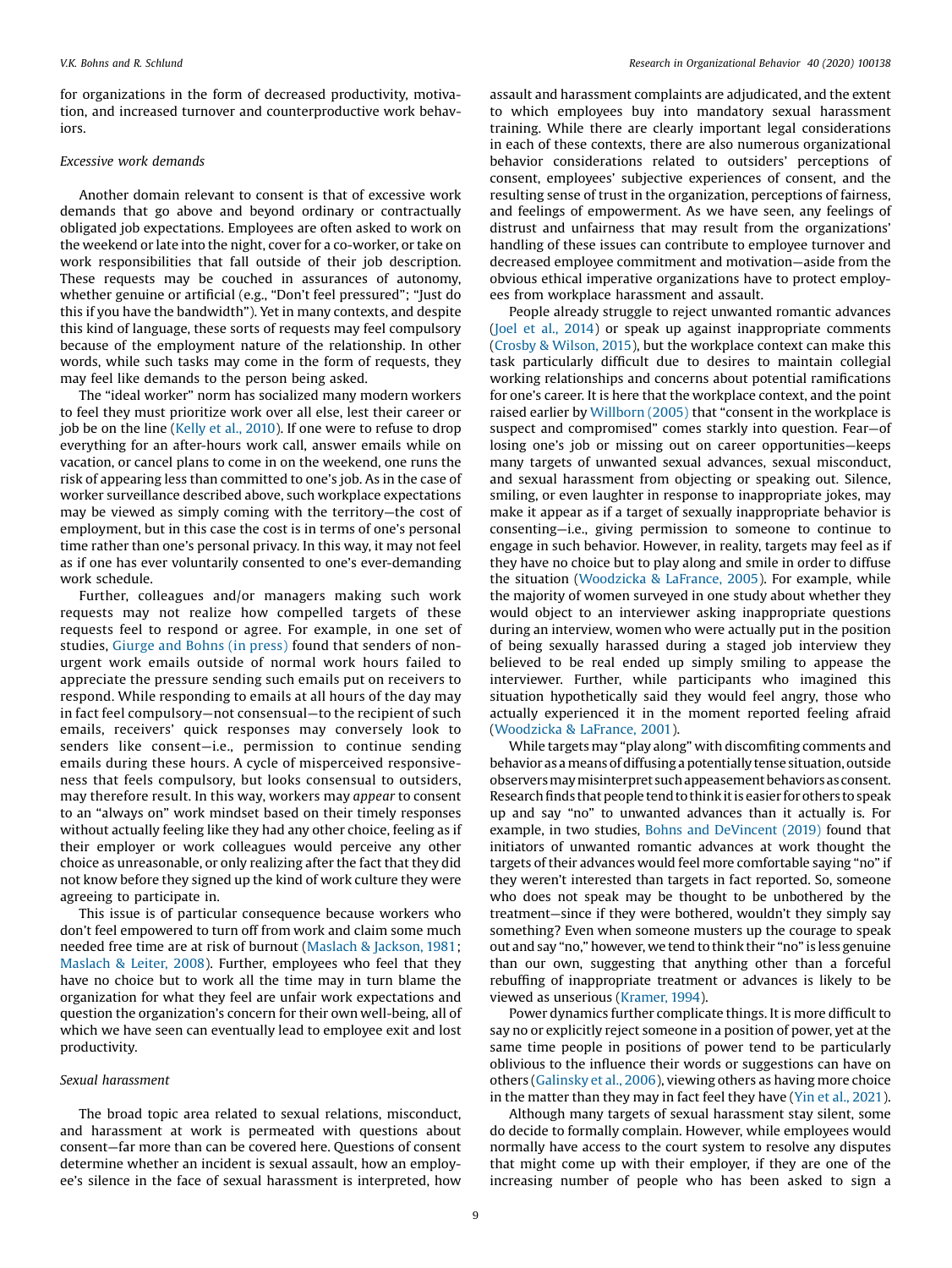mandatory arbitration agreement, they would have waived this right and would thus be required to resolve their dispute outside of the courts, something research suggests is to employees' detriment. An investigation of over 1000 American Arbitration Association arbitration filings found that employees received worse outcomes when settling disputes with employers through arbitration rather than in the courts [\(Colvin,](#page-12-0) 2011). Relatedly, many employees are asked to sign non-disclosure agreements with strict confidentiality clauses, which essentially silence workers from speaking out if they are sexually harassed [\(Prasad,](#page-13-0) 2018). Such agreements can have important consequences for employees, yet as we saw earlier, people regularly enter into such agreements without fully understanding the fine print or because they feel they have no choice but to agree to procure their employment. If the time comes in which they need to seek recourse for some sexual violation, they may thus be surprised by the rights and resources they have signed away access to as a condition of their employment.

Finally, when employers try to do something about sexual harassment in the workplace, ironically, their solutions themselves may raise concerns about consent. For example, organizations often mandate sexual harassment training, which employees in turn may feel coerced into completing. This can lead to backlash against training that feels obligatory [\(Roehling](#page-13-0) & Huang, 2018) i.e., non-consensual—and thus unfair, accusatory, and disempowering.

Ultimately, employees may feel they have no choice but to endure sexual harassment at work because of workplace expectations that make speaking up counter-normative and risky. Yet their silence may read to others as consent. Add to these dynamics organizational policies and procedures that limit employees' recourse in the face of such harassment, yet which few employees have a deep understanding of, and it is clear how organizations that aren't able to identify and effectively manage nonconsensual sexual dynamics of various forms can come to be seen as unfair, distrustful, and non-benevolent, and why employees may reclaim control over the situation through exit, decreased productivity, and resistance efforts.

### Future directions for organizational behavior research on consent

As we have argued, consent is clearly relevant to numerous organizational contexts. And given the paucity of research on this topic to date, there is ample opportunity to contribute to our understanding of this important social phenomenon within organizations. Here we will outline several gaps in our understanding of consent—particularly, the subjective experience of consent—that organizational behavior researchers are well-positioned to fill. It is through a better understanding of the issues identified below, and the antecedents of subjective consent, that we will be able to offer solutions for addressing many of the problematic dynamics reviewed above by increasing employees' subjective experience of consent in the workplace. Below we discuss future directions related to the measurement of consent, moderators of consent dynamics, consent within groups and teams, and possible interventions.

### Measurement

In order to test the relationships theorized earlier between consent and various organizational outcomes, we first need a way to measure consent and to differentiate it from related constructs, such as compliance and obedience. There are several open questions with respect to measurement: Is there value in assessing employees' general feelings of the consensual nature of their relationship with their employers or managers, or does consent need to situation-specific, e.g., a measurement of how consensual one's agreement to a particular request feels? Can a behavioral measure distinguish between consent and related constructs, such as obedience or compliance, or must any measure of consent necessarily rely at least in part on self-report of an individual's underlying feelings?

This latter point relates to the specific components of any measure of consent that would be necessary in order to differentiate consent from related constructs. While obedience, compliance, and consent may all entail the same behavior, e.g., saying "yes" to a request, consent has additional qualifications. As discussed earlier, the psychological experience of consent necessitates that one feels that one was fully informed, one's decision was voluntary, and that whatever decision one made would be considered reasonable. Each of these components would need to be assessed by any measure of consent in order to differentiate it from these other constructs.

### **Moderators**

There are also likely to be numerous moderators of the consent dynamics we have described here. While we have focused primarily on employer-employee relationships, which have an inherent power dynamic, there are various individual, interpersonal, cultural, and other differences that may attenuate or exacerbate this dynamic, which would be important considerations for future research to address. We describe some of these potential moderators below.

### Power and status

Both power (e.g., [Michener](#page-13-0) & Burt, 1975) and status (e.g., [Bushman,](#page-12-0) 1988) have been shown to increase compliance with a request. This is likely to be true regardless of whether the request is made, for example, by one's doctor asking for consent to a medical procedure, an experimenter asking for consent to participate in research, or one's boss asking for a sexual favor. Power and status are each likely to result in more "yesses" in response to these requests.

However, an important question for future research is whether this increased agreement means that power and status are garnering more instances of consent or simply procuring higher rates of compliance. Might power shift the interpersonal dynamics so that an increase in agreement is actually associated with a decrease in consent? Alternatively, might status have the opposite effect, increasing the incidence of affirmative consent to someone one looks up to and respects? These are the sorts of questions we would not be able to answer without a way of measuring an individual's subjective experience of consent, which would allow us to clearly differentiate consent from compliance or obedience.

On the other hand, employees may possess qualities or be a product of circumstances that attenuate the employer-employee power dynamic, and which therefore may make agreements with or concessions to an employer feel more consensual. For example, a star candidate on the job market with attractive alternative offers may feel as if their employment decisions and contract negotiations are made more voluntarily, and thus consensually, because they feel they have the power to walk away or say "no." Or, a highly educated employee who is well-versed in their rights, or has a legal background and can therefore better understand the "legalese" of a contract they are being asked to sign, may feel more informed, and their actions may thus feel more consensual.

### Race and gender

Women have long been expected to exhibit a communal orientation—characterized by submission, agreeableness, and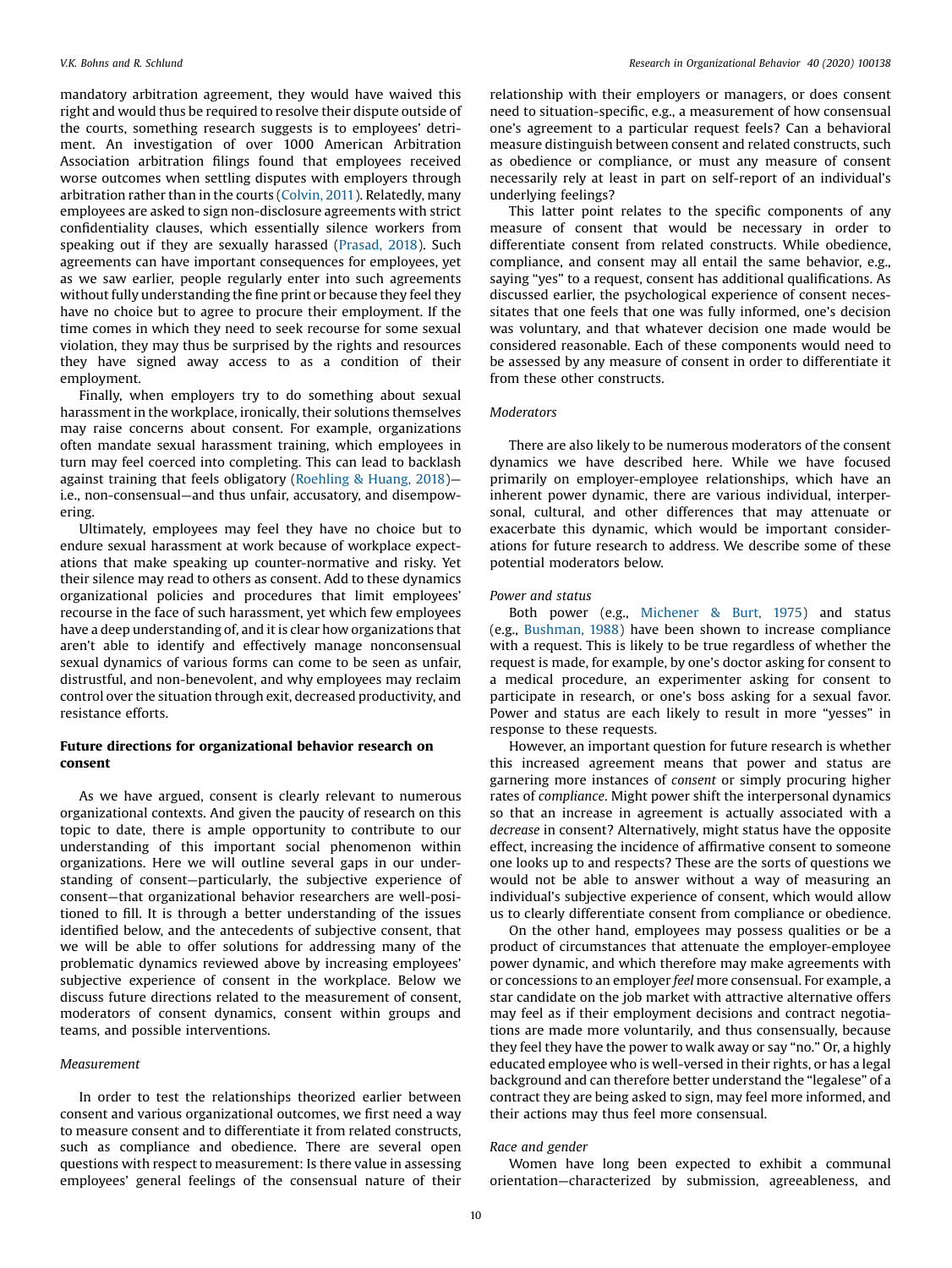warmth. In contrast, men are held to agentic expectations characterized by assertion, decisiveness, and competence (e.g., [Eagly](#page-12-0) et al., 2019). Given these gender differences, another fruitful question for future research is whether there is likely to be greater divergence between compliance and consent for women relative to men. That is, men may feel freer to agree selectively to things they actually want to do, and say no to things they would prefer not to do, ensuring that when they agree to something they are indeed consenting. However, women may not feel the same freedom and may thus comply with various requests to which they feel obligated, rather than feeling like they are voluntarily consenting.

Indeed, research bears this out. For example, Babcock et al. (2017) found that women were more likely to agree to take on low promotability tasks than men. This may be due to the backlash women often face for exhibiting behavior that is perceived as noncooperative (such as saying "no"). Taken together with the additional barriers to career-related success that women often face ([Amanatullah](#page-11-0) & Morris, 2010; [Fiske](#page-12-0) et al., 1991; [Heilman,](#page-12-0) 2001; [Ibarra](#page-12-0) et al., 2013), women may feel more pressure to comply with requests than men, which may undermine their feelings of having consented, and thus, as discussed earlier, women's feelings of empowerment, fairness, and trust in the organization.

Historically underrepresented minority groups may also feel additional pressure (relative to majority groups) to comply without feeling that they have voluntarily consented in organizational contexts. Given the structural and individual barriers to careerrelated success that historically underrepresented minority groups face (Carton & [Rosette,](#page-12-0) 2011; [Flores,](#page-12-0) 2011; [Hyun,](#page-12-0) 2005; [Rosette](#page-13-0) et al., 2008; Rosette & [Livingston,](#page-13-0) 2012), not to mention the lack of access to various privileges that majority groups benefit from [\(Knowles](#page-13-0) et al., 2014), it is possible that historically underrepresented minority groups may also not feel as free to be selective about the things they agree to.

Further, race and gender do not exist separately but rather intersect (Hall et al., [2019](#page-12-0); [Rosette](#page-13-0) et al., 2018). For example, women are expected to be communal and face backlash when they exhibit agency or dominance; however, Black women are less likely to face backlash for displays of dominance relative to white women ([Livingston](#page-13-0) et al., 2012). This puts Black women in a bind. Given the structural and individual barriers that Black women often face (e.g., Rosette & [Livingston,](#page-13-0) 2012) and their lack of the same privilege that white women benefit from (e.g., [Knowles](#page-13-0) et al., 2014), they may not feel free to refuse unwanted requests. Yet, because Black women tend to be viewed as more agentic, outside observers may view their compliance as more consensual than it feels to them. Thus, Black women's psychological experience of consent may be especially vulnerable to disregard and misperception.

### Excessive pay, socio-economic status, and worker exploitation

Even offers of employment—or raises or promotions one feels one can't turn down—can feel coercive and exploitative, depending on one's circumstances. This link between pay, socio-economic status (SES), and consent may be another fruitful topic for future research, and an area in which moral, in addition to legal and practical, questions of consent come starkly into focus. [Kleinig](#page-13-0) (2010) discusses this dynamic, stating:

Although there is a history of thinking that coercion requires threats, there is some reason to think that, in appropriate circumstances, even offers may be coercive. They may be coercive either because a refusal of the offer is associated with some threat (what are sometimes referred to as 'throffers') or, alternatively, because the baseline circumstances in which the offer is made are humanly unacceptable. If a factory owner takes advantage of economic conditions to advertise a subsistence wage for heavy work, we may see the offer as genuine but coercive (p. 15–16).

In other words, workers may not feel that they have any choice but to agree to poor pay and working conditions, but their agreement may not feel like consent as we have defined it here. Such circumstances may feel especially coercive for individuals of low socio-economic status, suggesting that the relationship between compliance, consent, and SES may be another worthwhile line of study. At the same time, excessive pay or bonuses may feel coercive to employees of any SES, suggesting that there may be interesting links between pay levels and the experience of consent, which may be most pronounced at the top and the bottom of the pay scale. Employees at the bottom of the pay scale may feel they have no choice but to accept poor pay because of extenuating circumstances, whereas those at the top of the pay scale may receive offers so high they "can't refuse."

### Culture and personality

Prior research has found that people in collectivistic cultures tend to be more attuned to the burden placed on individuals who are asked to comply with a request and the social costs of denying a request relative to people in individualistic cultures ([Bohns](#page-12-0) et al., 2011; Kim et al., [2006](#page-12-0)). For example, Kim et al. [\(2006\)](#page-12-0) demonstrated that people in collectivistic cultures were less likely to seek social support than people in individualistic cultures because they were more attuned to the burden such requests placed on the requestee. Likewise, Bohns et al. [\(2011\)](#page-12-0) showed that people in collectivistic cultures were less likely to underestimate rates of compliance to requests compared to people in individualistic cultures because they were more attuned to the social costs of denying requests. These findings suggest that while compliance and consent may diverge in both cultures (i.e., people may agree to things out of obligation without feeling that they have freely consented), individualistic cultures may be less likely to acknowledge this divergence, assuming people will simply say "no" to things they would prefer not to do, and thus taking compliance as synonymous with consent.

Another feature of organizational culture that might impact employees' subjective sense of consent is organizational mindset. In general, employees of organizations with a growth mindset perceive the organization as having more integrity ([Canning](#page-12-0) et al., 2020). Similar to our prediction above with regard to status, it is possible that employees would feel like they are more readily consenting to the expectations of an organization whose cultural norms they respect.

It is also possible that different personality traits and characteristics may be associated with more or less divergence between compliance and consent. For example, people high in agreeableness—a personality trait characterized by a tendency to defer to others—may be more likely to comply with requests (Fleeson & [Gallagher,](#page-12-0) 2009); however, whether they are also more likely to consent is an open question. On the other hand, people who are more psychologically entitled—a personality trait and state characterized by feelings of deservingness—may be less likely to comply with requests they would prefer to say "no" to ([Zitek](#page-14-0) et al., 2010; [Campbell](#page-12-0) et al., 2004; Zitek & [Jordan,](#page-14-0) 2019; Zitek & [Schlund,](#page-14-0) 2021). Thus, when such individual do agree, it may be the case that they are almost always consenting. Similarly, individuals with a greater personal sense of power may feel that when they make a decision, they are doing so more voluntarily, and thus consensually ([Anderson](#page-11-0) et al., 2012).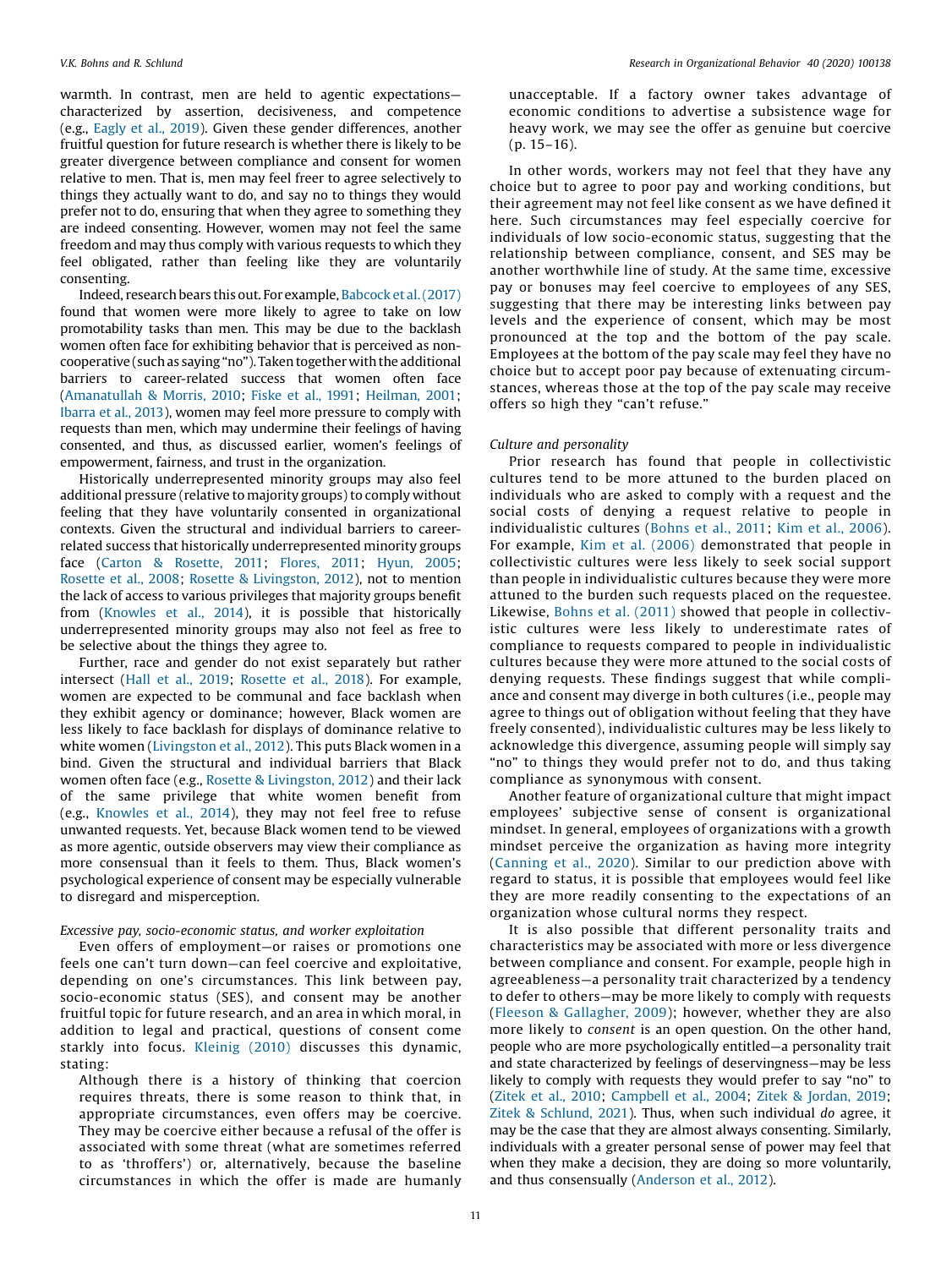### <span id="page-11-0"></span>Groups and teams

The psychology of consent may be especially interesting to study within groups and teams in future research. For example, it may be the case that when a request is made of a group or team, the group as a whole may ultimately comply, while the individual members may simultaneously experience different levels of consent. Indeed, this is a central feature of collective bargaining: consent may be given as a collective to a set of terms, even if these terms do not necessarily represent the wishes of the individual members of the collective ([Kleinig,](#page-13-0) 2010).

Further, since groups and teams are susceptible to perception gaps ([Mastroianni](#page-13-0) et al., 2021), it is likely that even when groups and teams experience differing levels of consent, members may misperceive each other's actual subjective experiences of consent. This may have important implications for group and team dynamics and functioning. For example, it is possible that differing levels of consent amongst group or team members may contribute to relational and process conflict within the team, which has adverse effects on satisfaction and performance (Behfar et al., 2011; [Shaw](#page-13-0) et al., 2011).

### Interventions

We argued earlier that organizations tend to be more concerned with legal consent than with subjective consent, which can put organizations in ethically questionable positions and also has the potential to lead to backlash as employees react against expectations and obligations that feel non-consensual. Thus, we believe it is to organizations' advantage to try to align employees' subjective sense of consent with legal, or objective, consent when possible. Based on the limited work that has been done on creating the subjective sense of consent, however, this may be easier said than done. Thus, a particularly fruitful area for future research may be to identify effective interventions for increasing employees' subjective sense of consent.

If subjective consent is indeed based on the same three factors as legal consent (voluntariness, information, and capacity), which is itself an open question ([Bohns,](#page-12-0) in press), organizations would want to find ways to make employees feel that they came to their employment conditions voluntarily, feel that they were appropriately informed about the things they have agreed to, and feel that they were capable of making such decisions. To increase feelings of voluntariness, for example, interventions might focus on emphasizing the benevolent purpose of certain employment expectations over their controlling aspects. Employee surveillance can be framed in terms of care (i.e., as a means of improving employee performance) or coercion (i.e., as a means of control; Sewell & [Barker,](#page-13-0) 2006). Framing expectations of surveillance in terms of care may make it feel more consensual. Or, to increase the feeling of being informed, organizations could be more transparent about salary and perks. Yet while interventions like these may effectively increase employees' sense of consent, they could have unintended consequences, such as the social comparison that comes with pay transparency (Bamberger, & Belogolovsky, 2017), and in some cases may backfire, such as in cases where people become overwhelmed by too much information ([Wilkinson-Ryan,](#page-14-0) 2017). Such considerations highlight the nuances any interventions intended to increase subjective consent would need to consider.

### Conclusion

While the topic of consent has been largely overlooked by organizational behavior scholars to date, we argue that questions of consent—of how free, informed, and respected employees feel their day-to-day resolutions are—permeate workplace interactions. Feeling that one has not consented to various terms of one's employment, both formal and informal, can have important consequences for employees and organizations, yet we have little understanding of how to measure, or ensure, employees' feelings of consent. In addition to being a great opportunity, we believe it is a moral imperative for organizational behavior researchers to embrace consent as a topic of study. If organizational behavior scholars regularly study, teach, and advise on topics such as persuasion and influence, we should also study, teach, and advise on the topic of consent, so that we can both better understand and better communicate the difference between consent and acquiescence that is the result of coercion or manipulation.

### Declaration of interests

The authors declare that they have no known competing financial interests or personal relationships that could have appeared to influence the work reported in this paper.

### Acknowledgement

Funding for this project was provided by NSF (Law and Social Sciences program) award #1823661 ("Psychological Assessment of Voluntary Consent").

### References

- Adams, J. S. (1965). Inequity in social exchange. In L. Berkowitz (Ed.), Advances in experimental social psychology (pp. 267–299). Academic Press.
- Ajunwa, I., Crawford, K., & Schultz, J. (2017). Limitless worker surveillance. California Law Review, 105(3), 735–776. [http://dx.doi.org/10.15779/Z38BR8MF94.](http://dx.doi.org/10.15779/Z38BR8MF94)
- Alge, B., & Hansen, S. D. (2014). Workplace monitoring and surveillance since "1984". The psychology of workplace technology. Routledge.
- Amanatullah, E. T., & Morris, M. W. (2010). Negotiating gender roles: Gender differences in assertive negotiating are mediated by women's fear of backlash and attenuated when negotiating on behalf of others. Journal of Personality and Social Psychology, 98(2), 256–267. <http://dx.doi.org/10.1037/a0017094>.
- Anderson, C., John, O. P., & Keltner, D. (2012). The personal sense of power. Journal of Personality, 80(2), 313–344.
- Anteby, M., & Chan, C. K. (2018). A self-fulfilling cycle of coercive surveillance: Workers' invisibility practices and managerial justification. Organization Science, 29(2), 247–263. <http://dx.doi.org/10.1287/orsc.2017.1175>.
- Ashforth, B. E. (1989). The experience of powerlessness in organizations. Organizational Behavior and Human Decision Processes, 43(43), 207–242.
- Avolio, B. J., Zhu, W., Kob, W., & Bhatia, P. (2004). Transformational leadership and organizational commitment: Mediating role of psychological empowerment and moderating role of structural distance. Journal of Organizational Behavior, 25 (25), 951–968.
- Babcock, L., Recalde, M. P., Vesterlund, L., & Weingart, L. (2017). Gender differences in accepting and receiving requests for tasks with low promotability. The American Economic Review, 107(3), 714–747. [http://dx.doi.org/10.1257/](http://dx.doi.org/10.1257/aer.20141734) [aer.20141734](http://dx.doi.org/10.1257/aer.20141734).
- Baer, M. D., Van Der Werff, L., Colquitt, J. A., Rodell, J. B., Zipay, K. P., & Buckley, F. (2018). Trusting the "look and feel": Situational normality, situational aesthetics, and the perceived trustworthiness of organizations. The Academy of Management Journal, 61(5), 1718–1740. [http://dx.doi.org/10.5465/](http://dx.doi.org/10.5465/amj.2016.0248) [amj.2016.0248](http://dx.doi.org/10.5465/amj.2016.0248).
- Bamberger, P., & Belogolovsky, E. (2017). The dark side of transparency: How and when pay administration practices affect employee helping. The Journal of Applied Psychology, 102(4), 658–671.
- Bandura, A. (1989). Human agency in social cognitive theory. The American Psychologist, 44(44), 1175–1184.
- Baraniuk, C. (2013). Haulin' data: How trucking became the frontier of work surveillance. November 18. The Atlantic.
- Beauchamp, T. (2010). Autonomy and consent. In F. Miller, & A. Wertheimer (Eds.), The ethics of consent: Theory and practice (pp. 55–79). Oxford University Press.
- Behfar, K. J., Mannix, E. A., Peterson, R. S., & Trochim, W. M. (2011). Conflict in small groups: The meaning and consequences of process conflict. Small Group Research, 42(2), 127–176. <http://dx.doi.org/10.1177/1046496410389194>.
- Bernstein, E. (2017). Making transparency transparent: The evolution of observation in management theory. The Academy of Management Annals, 11(1), 217–266. [http://dx.doi.org/10.5465/annals.2014.0076.](http://dx.doi.org/10.5465/annals.2014.0076)
- Bies, R., & Moag, J. (1986). Interactional justice: Communication criteria of fairness. In R. Lewicki, B. Sheppard, & M. Bazerman (Eds.), Research on negotiations in organizations (pp. 43–55). JAI Press.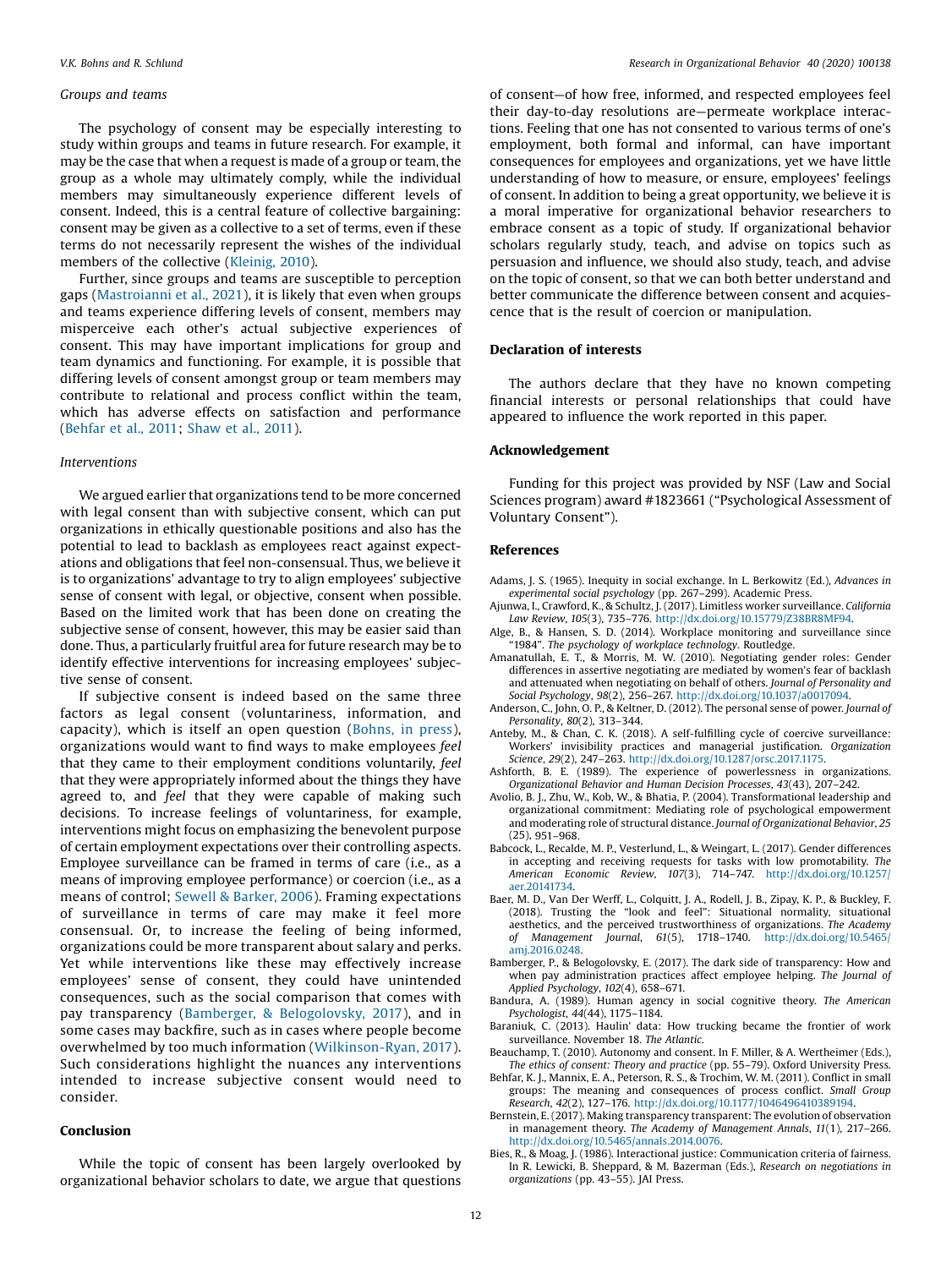- <span id="page-12-0"></span>Blackman, R. (2020). How to monitor your employees — While respecting their privacy. Harvard Business Review [https://hbr.org/2020/05/how-to-monitor](https://hbr.org/2020/05/how-to-monitor-your-employees-while-respecting-their-privacy)[your-employees-while-respecting-their-privacy.](https://hbr.org/2020/05/how-to-monitor-your-employees-while-respecting-their-privacy)
- Bohns, V. K. (in press). Toward a psychology of consent. Perspectives on Psychological Science.
- Bohns, V. K. (2016). (Mis)understanding our influence over others: A review of the underestimation-of-compliance effect. Current Directions in Psychological Science, 25(2), 119–123. [http://dx.doi.org/10.1177/0963721415628011.](http://dx.doi.org/10.1177/0963721415628011)
- Bohns, V. K., & DeVincent, L. A. (2019). Rejecting unwanted romantic advances is more difficult than suitors realize. Social Psychological and Personality Science, 10 (8), 1102–1110. [http://dx.doi.org/10.1177/1948550618769880.](http://dx.doi.org/10.1177/1948550618769880)
- Bohns, V. K., Handgraaf, J. J., Sun, J., Aaldering, H., Mao, C., & Logg, J. (2011). Are social prediction errors universal? Predicting compliance with a direct request across cultures. Journal of Experimental Social Psychology, 47(3), 676–680. [http://dx.doi.](http://dx.doi.org/10.1016/j.jesp.2011.01.001) [org/10.1016/j.jesp.2011.01.001.](http://dx.doi.org/10.1016/j.jesp.2011.01.001)
- Bohns, V. K., Roghanizad, M., & Xu, Z. (2014). Underestimating our influence over others' unethical behavior and decisions. Personality & Social Psychology Bulletin, 40(3), 348–362. <http://dx.doi.org/10.1177/0146167213511825>.
- Bolton, S. C. (2004). A simple matter of control? NHS hospital nurses and new management. Journal of Management Studies, 41(2), 317–333. [http://dx.doi.org/](http://dx.doi.org/10.1111/j.1467-6486.2004.00434.x) [10.1111/j.1467-6486.2004.00434.x](http://dx.doi.org/10.1111/j.1467-6486.2004.00434.x).
- Brehm (1966). A theory of psychological reactance. New York, NY: Academic Press. Brehm, S., & Brehm, J. (1981). Psychological reactance: A theory of freedom and control. New York, NY: Academic Press.
- Bushman (1988). The effects of apparel on compliance: A field experiment with a female authority figure. Personality & Social Psychology Bulletin, 14(3), 459-467.
- Campbell, K., Bonacci, A., Shelton, J., Exline, J., & Bushman, B. J. (2004). Psychological entitlement: Interpersonal consequences and validation of a self-report measure. Journal of Personality Assessment, 83(1), 29–45. [http://dx.doi.org/](http://dx.doi.org/10.1207/s15327752jpa8301) [10.1207/s15327752jpa8301.](http://dx.doi.org/10.1207/s15327752jpa8301)
- Canning, E., Murphy, M., Emerson, K., Chatman, J., Dweck, C., & Kray, L. (2020). Cultures of genius at work: Organizational mindsets predict cultural norms, trust, and commitment. Personality & Social Psychology Bulletin, 46(4), 626-642. [http://dx.doi.org/10.1177/0146167219872473.](http://dx.doi.org/10.1177/0146167219872473)
- Carton, A. M., & Rosette, A. S. (2011). Explaining bias against black leaders: Integrating theory on information processing and goal-based stereotyping. The Academy of Management Journal, 54(6), 1141–1158. [http://dx.doi.org/10.5465/](http://dx.doi.org/10.5465/amj.2009.0745) [amj.2009.0745.](http://dx.doi.org/10.5465/amj.2009.0745)
- Chamorro-Premuzic, T., & Bailie, I. (2020). Tech is transforming people analytics. Is that a good thing? Harvard Business Review [https://hbr.org/2020/10/tech-is](https://hbr.org/2020/10/tech-is-transforming-people-analytics-is-that-a-good-thing?registration=success)[transforming-people-analytics-is-that-a-good-thing?registration=success.](https://hbr.org/2020/10/tech-is-transforming-people-analytics-is-that-a-good-thing?registration=success)
- Chapman, G. B., & Elstein, A. S. (2000). Cognitive processes and biases in medical decision making. In G. B. Chapman, & F. A. Sonnenberg (Eds.), Cambridge series on judgment and decision making. Decision making in health care: Theory, psychology, and applications (pp. 183–210). Cambridge University Press.
- Chen, A., & Sambur, J. (1999). Agreements a solution to sexual harassment in the workplace? Hofstra Labor and Employment Law Journal, 17(1), 165–194.
- Cohen-Charash, Y., & Spector, P. E. (2001). The role of justice in organizations: A meta-analysis. Organizational Behavior and Human Decision Processes, 86(2), 278–321. [http://dx.doi.org/10.1006/obhd.2001.2958.](http://dx.doi.org/10.1006/obhd.2001.2958)
- Colquitt, J., Scott, B., & Lepine, J. (2007). Trust, trustworthiness, and trust propensity: A meta-analytic test of their unique relationships with risk taking and job performance. The Journal of Applied Psychology, 92(4), 909–927. [http://dx.doi.](http://dx.doi.org/10.1037/0021-9010.92.4.909) [org/10.1037/0021-9010.92.4.909.](http://dx.doi.org/10.1037/0021-9010.92.4.909)
- Colquitt, J., Wesson, M. J., Porter, C. O. L. H., Conlon, D. E., & Ng, K. Y. (2001). Justice at the millennium: A meta-analytic review of 25 years of organizational justice research. The Journal of Applied Psychology, 86(3), 425–445. [http://dx.doi.org/](http://dx.doi.org/10.1037/0021-9010.86.3.425) [10.1037/0021-9010.86.3.425](http://dx.doi.org/10.1037/0021-9010.86.3.425).
- Colvin, A. J. S. (2011). An empirical study of employment arbitration: Case outcomes and processes. Journal of Empirical Legal Studies, 8(1), 1-23. [http://dx.doi.org/](http://dx.doi.org/10.1111/j.1740-1461.2010.01200.x) [10.1111/j.1740-1461.2010.01200.x.](http://dx.doi.org/10.1111/j.1740-1461.2010.01200.x)
- Crosby, J. R., & Wilson, J. (2015). Let's not, and say we would: Imagined and actual responses to witnessing homophobia. Journal of Homosexuality, 62(7), 957–970. <http://dx.doi.org/10.1080/00918369.2015.1008284>.
- D'Innocenzo, L., Luciano, M., Mathieu, J. E., Maynard, M. T., & Chen, G. (2016). Empowered to perform: A multi-level investigation of empowerment on performance in hospital units. The Academy of Management Journal, 59(4), 1290– 1307. [http://dx.doi.org/10.5465/AMBPP.2014.21.](http://dx.doi.org/10.5465/AMBPP.2014.21)
- Daly, J. P., & Geyer, P. D. (1994). The role of fairness in implementing large-scale change: Employee evaluations of process and outcome in seven facility relocations. Journal of Organizational Behavior, 15, 623–638.
- De Cremer, D., van Dijke, M., Schminke, M., De Schutter, L., & Stouten, J. (2018). The trickle-down effects of perceived trustworthiness on subordinate performance. The Journal of Applied Psychology, 103(12), 1335–1357. [http://dx.doi.org/10.1037/](http://dx.doi.org/10.1037/apl0000339) [apl0000339](http://dx.doi.org/10.1037/apl0000339).
- De Neys, W., Rossi, S., & Houdé, O. (2013). Bats, balls, and substitution sensitivity: Cognitive misers are no happy fools. Psychonomic Bulletin & Review, 20(2), 269– 273. [http://dx.doi.org/10.3758/s13423-013-0384-5.](http://dx.doi.org/10.3758/s13423-013-0384-5)
- Deci, E. L., Connell, J. P., & Ryan, R. M. (1989). Self-determination in a work organization. The Journal of Applied Psychology, 74, 580–590.
- Deery, S., Iverson, R., & Walsh, J. (2006). Toward a better understanding of psychological contract breach: A study of customer service employees. The Journal of Applied Psychology, 91(1), 166–175.
- Dirks, K., & Ferrin, D. (2002). Trust in leadership: Meta-analytic findings and implications for research and practice. The Journal of Applied Psychology, 87(4), 611–628. [http://dx.doi.org/10.1037/0021-9010.87.4.611.](http://dx.doi.org/10.1037/0021-9010.87.4.611)

Drane, J. F. (1985). The many faces of competency. The Hastings Center Report17–21.

- Eagly, A. H., Nater, C., Miller, D. I., Kaufmann, M., & Sczesny, S. (2019). Gender stereotypes have changed: A cross-temporal meta-analysis of U.S. Public opinion polls from 1946 to 2018. The American Psychologist, 75(3), 301–315. [http://dx.doi.org/10.1037/amp0000494.](http://dx.doi.org/10.1037/amp0000494)
- Eisenberger, R., Huntington, R., Hutchison, S., & Sowa, D. (1986). Perceived organizational support. The Journal of Applied Psychology, 71(3), 500–507. [http://](http://dx.doi.org/10.4337/9781784711740.00037) [dx.doi.org/10.4337/9781784711740.00037.](http://dx.doi.org/10.4337/9781784711740.00037)
- Fiske, S. T., Bersoff, D. N., Borgida, E., Deaux, K., & Heilman, M. E. (1991). Social science research on trial use of sex stereotyping research in price waterhouse v. Hopkins. The American Psychologist, 46, 1049–1060.
- Fleeson, W., & Gallagher, P. (2009). The implications of big five standing for the distribution of trait manifestation in behavior: Fifteen experience-sampling studies and a meta-analysis. Journal of Personality and Social Psychology, 97(6), 1097–1114. [http://dx.doi.org/10.1037/a0016786.](http://dx.doi.org/10.1037/a0016786)
- Flores, G. M. (2011). Racialized tokens: Latina teachers negotiating, surviving and thriving in a white woman's profession. Qualitative Sociology, 34(2), 313–335. <http://dx.doi.org/10.1007/s11133-011-9189-x>.
- Folger, R., & Konovsky, M. (1989). Effects of procedural and distributive justice on reactions to pay raise decisions. The Academy of Management Journal, 32, 115–130.
- Ford, C., & Gioia, D. (2000). Factors influencing creativity in the domain of managerial decision making. Journal of Management, 26(4), 705–732.
- Frost, & Sullivan (2017). Wearable technologies for industrial applications: Smart glasses, wrist-worn devices, HUDs improve productivity and efficiency in industrial sector. [https://store.frost.com/wearable-technologies-for-industrial-applica](https://store.frost.com/wearable-technologies-for-industrial-applications.html)[tions.html.](https://store.frost.com/wearable-technologies-for-industrial-applications.html)
- Furth-Matzkin, M., & Sommers, R. (2020). Consumer psychology and the problem of fine-print fraud. Stanford Law Review, 72(3), 503–560. Galinsky, A. D., Magee, J. C., Inesi, M. E., & Gruenfeld, D. H. (2006). Power and
- perspectives not taken. Psychological Science, 17(12), 1068–1074. [http://dx.doi.](http://dx.doi.org/10.1111/j.1467-9280.2006.01824.x) [org/10.1111/j.1467-9280.2006.01824.x](http://dx.doi.org/10.1111/j.1467-9280.2006.01824.x).
- Gill, M. J. (2019). The significance of suffering in organizations: Understanding variation in workers' responses to multiple modes of control. The Academy of Management Review, 44(2), 377–404. <http://dx.doi.org/10.5465/amr.2016.0378>.
- Giurge, L., & Bohns, V. K. (in press). You don't need to answer right away! Receivers overestimate how quickly senders expect responses to non-urgent work emails. Organizational Behavior and Human Decision Processes.
- Gouldner, A. W. (1954). Patterns of industrial bureaucracy. Glencoe, IL: Free Press. Greenberg, J. (1987). A taxonomy of organizational justice theories. The Academy of Management Review, 12, 9–22.
- Greenberg, J. (1993). The social side of fairness: Interpersonal and informational classes of organizational justice. In R. Cropanzano (Ed.), Justice in the workplace: Approaching fairness in human resource management (pp. 79–103). Erlbaum.
- Grisso, T., & Appelbaum, P. S. (1998). Assessing competence to consent to treatment: A guide for physicians and other health professionals. Oxford University Press.
- Hackman, R., & Oldham, G. (1980). Work redesign. Reading.
- Haggins v. Verizon New Eng., Inc., 648 F.3d 50, 51 (1st Cir. 2011). Hall, E. V., Hall, A. V., Galinsky, A. D., & Phillips, K. W. (2019). Mosaic: A model of
- stereotyping through associated and intersectional categories. The Academy of Management Review, 44(3), 643–672. <http://dx.doi.org/10.5465/amr.2017.0109>. Haraszti, M. (1978). A worker in a worker's state. New York, NY: Universe Books.
- Heilman, M. E. (2001). Description and prescription: How gender stereotypes
- prevent women's ascent up the organizational ladder. The Journal of Social Issues, 57(4), 657–674. [http://dx.doi.org/10.1111/0022-4537.00234.](http://dx.doi.org/10.1111/0022-4537.00234)
- Hodson, R. (1999). Organizational anomie and worker consent. Work and Occupations, 26(3), 292–323.
- Hughes, K. K. (1993). Decision making by patients with breast cancer: The role of information in treatment selection. Oncology Nursing Forum, 20(4), 623–628.
- Hughes, B. L., & Zaki, J. (2015). The neuroscience of motivated cognition. Trends in Cognitive Sciences, 19(2), 62–64. <http://dx.doi.org/10.1016/j.tics.2014.12.006>. Elsevier Ltd.
- Hyun, J. (2005). Breaking the bamboo ceiling: Career strategies for Asians. Harper Business.
- Ibarra, H., Ely, R. J., & Kolb, D. M. (2013). Women rising: The unseen barriers. Harvard Business Review, 91, 60–74.
- Joel, S., Teper, R., & MacDonald, G. (2014). People overestimate their willingness to reject potential romantic partners by overlooking their concern for other people. Psychological Science, 25(12), 2233–2240.
- John, L. (2018). Uninformed consent. Harvard Business Review.
- Juravich, T.(1985). Chaos on the shop floor: A worker's view of quality, productivity, and management. Philadelphia, PA: Temple University Press.
- Kaufmann, S. M., & Chanin, J. A. (1994). Directing the flood: The arbitration of employment claims. The Labor Lawyer, 10(2), 217–238.
- Kawakami, K., Dunn, E., Karmali, F., & Dovidio, J. (2009). Mispredicting affective and behavioral responses to racism. Science, 323(5911), 276–278. [http://dx.doi.org/](http://dx.doi.org/10.1126/science.1164951) [10.1126/science.1164951.](http://dx.doi.org/10.1126/science.1164951)
- Kellogg, K. C., Valentine, M. A., & Christin, A. (2020). Algorithms at work: The new contested terrain of control. The Academy of Management Annals,14(1), 366–410. <http://dx.doi.org/10.5465/annals.2018.0174>.
- Kelly, E. L., Ammons, S. K., Chermack, K., & Moen, P. (2010). Gendered challenge, gendered response: Confronting the ideal worker norm in a white-collar organization. Gender & Society, 24(3), 281–303. [http://dx.doi.org/10.1177/](http://dx.doi.org/10.1177/0891243210372073) [0891243210372073](http://dx.doi.org/10.1177/0891243210372073).
- Kim, H. S., Sherman, D. K., Ko, D., & Taylor, S. E. (2006). Pursuit of comfort and pursuit of harmony: Culture, relationships, and social support seeking. Personality &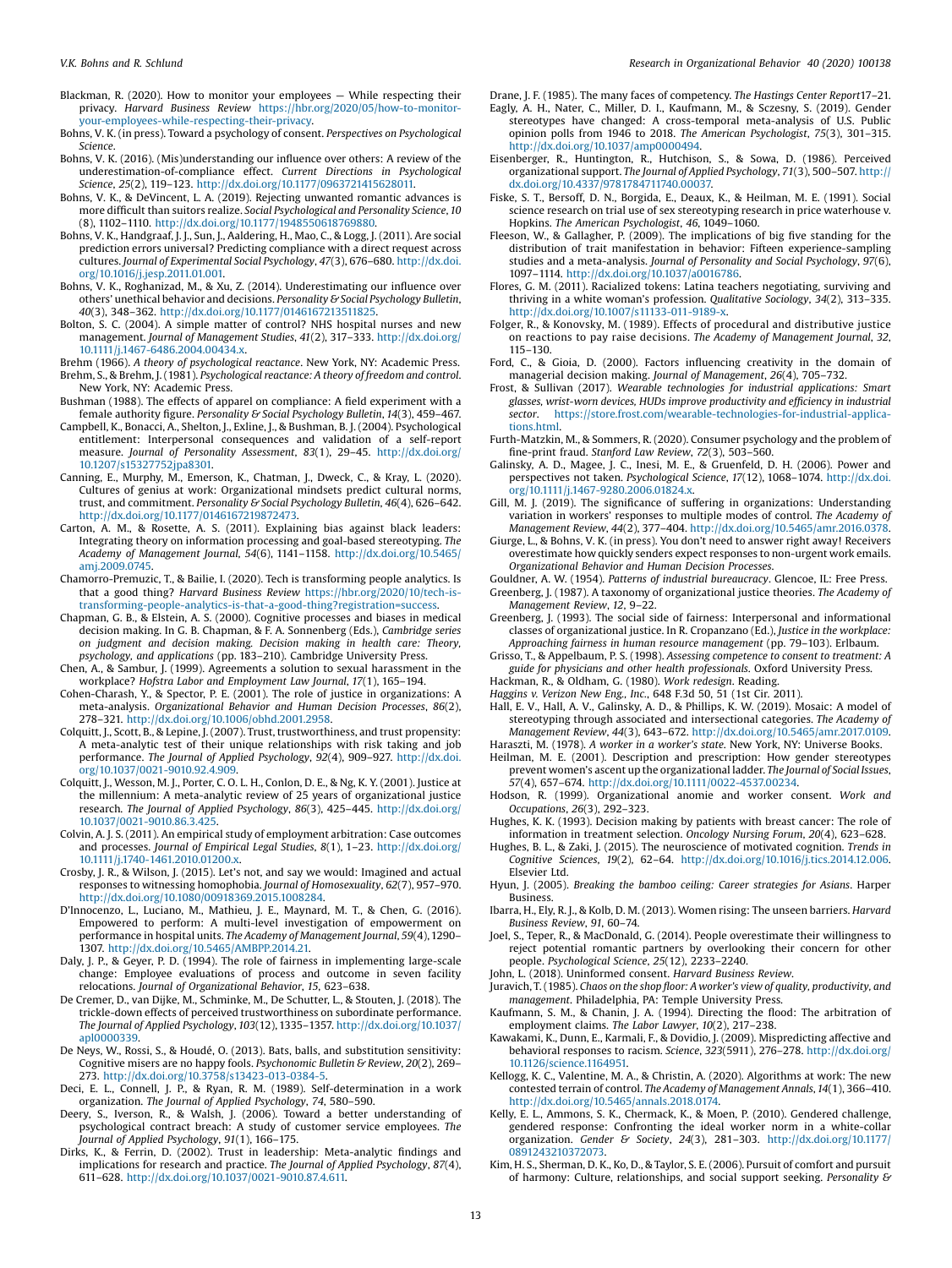<span id="page-13-0"></span>Social Psychology Bulletin, 32(12), 1595–1607. [http://dx.doi.org/10.1177/](http://dx.doi.org/10.1177/0146167206291991) [0146167206291991.](http://dx.doi.org/10.1177/0146167206291991)

- Kleinig, J. (2010). The nature of consent. In F. Miller, & A. Wertheimer (Eds.), The ethics of consent: Theory and practice (pp. 3–24). Oxford University Press.
- Knowles, E. D., Lowery, B. S., Chow, R. M., & Unzueta, M. M. (2014). Deny, distance, or dismantle? How white americans manage a privileged identity. Perspectives on Psychological Science,  $9(6)$ ,  $594-609$ . http://dx.doi.org/10.1177/ Psychological Science, 9(6), 594–609. [http://dx.doi.org/10.1177/](http://dx.doi.org/10.1177/1745691614554658) [1745691614554658.](http://dx.doi.org/10.1177/1745691614554658)
- Kokolakis, S. (2017). Privacy attitudes and privacy behaviour: A review of current research on the privacy paradox phenomenon. Computers & Security, 64, 122-134. <http://dx.doi.org/10.1016/j.cose.2015.07.002>.
- Konovsky, M., & Cropanzano, R. (1991). Perceived fairness of employee drug testing as a predictor of employee attitudes and job performance. The Journal of Applied Psychology, 76(5), 698–707. [http://dx.doi.org/10.1037/0021-](http://dx.doi.org/10.1037/0021-9010.76.5.698) [9010.76.5.698.](http://dx.doi.org/10.1037/0021-9010.76.5.698)

Kramer, K. M. (1994). Rule by myth: The social and legal dynamics governing alcohol-related acquaintance rapes. Stanford Law Review, 47(1), 115–160.

- Kray, L., Reb, J., Galinsky, A., & Thompson, L. (2004). Stereotype reactance at the bargaining table: The effect of stereotype activation and power on claiming and creating value. Personality & Social Psychology Bulletin, 30(4), 399-411. [http://dx.](http://dx.doi.org/10.1177/0146167203261884) [doi.org/10.1177/0146167203261884](http://dx.doi.org/10.1177/0146167203261884).
- Kray, L., Thompson, L., & Galinsky, A. (2001). Battle of the sexes: Gender stereotype confirmation and reactance in negotiations. Journal of Personality and Social Psychology, 80(6), 942–958. [http://dx.doi.org/10.1037/0022-3514.80.6.942.](http://dx.doi.org/10.1037/0022-3514.80.6.942)
- Kruglanski, A. W. (1996). Motivated social cognition: Principles of the interface. In A. W. Higgins, & A. W. Kruglanski (Eds.), Social psychology: Handbook of basic principles (pp. 493–520). The Guilford Press.
- Lawrence, T. B., & Robinson, S. L. (2007). Ain't Misbehavin: Workplace deviance as organizational resistance. Journal of Management, 33(3), 378–394. [http://dx.doi.](http://dx.doi.org/10.1177/0149206307300816) [org/10.1177/0149206307300816](http://dx.doi.org/10.1177/0149206307300816).
- Leventhal, G. S. (1976). The distribution of rewards and resources in groups and organizations. In L. Berkowitz, & W. Walster (Eds.), Advances in experimental and social psychology (pp. 91–131). Academic Press.
- Leventhal, G. S. (1980). What should be done with equity theory? New approaches to the study of fairness in social relationships. In K. Gergen, M. Greenberg, & R. Willis (Eds.), Social Exchange: Advances in theory and research (pp. 27–55). Plenum.
- Levy, K. (2015). The contexts of control: Information, power, and truck-driving work. The Information Society, 31(2), 160–174. [http://dx.doi.org/10.1080/](http://dx.doi.org/10.1080/01972243.2015.998105) [01972243.2015.998105.](http://dx.doi.org/10.1080/01972243.2015.998105)
- Liden, R. C., Wayne, S. J., & Sparrow, R. T. (2000). An examination of the mediating role of psychological empowerment on the relations between the job, interpersonal relationships, and work outcomes. The Journal of Applied Psychology, 85(3), 407–416.
- Liu, D., Zhang, S., Wang, L., & Lee, T. W. (2011). The effects of autonomy and empowerment on employee turnover: Test of a multilevel model in teams. The Journal of Applied Psychology, 96(6), 1305–1316. [http://dx.doi.org/10.1037/](http://dx.doi.org/10.1037/a0024518) [a0024518](http://dx.doi.org/10.1037/a0024518).
- Livingston, R. W., Rosette, A. S., & Washington, E. F. (2012). Can an agentic black woman get ahead? The impact of race and interpersonal dominance on perceptions of female leaders. Psychological Science, 23(4), 354–358. [http://dx.](http://dx.doi.org/10.1177/0956797611428079) [doi.org/10.1177/0956797611428079](http://dx.doi.org/10.1177/0956797611428079).
- Loewenstein, G., Sah, S., & Cain, D. M. (2012). The unintended consequences of conflict of interest disclosure. JAMA, 307(7), 669–670. [http://dx.doi.org/10.1001/](http://dx.doi.org/10.1001/jama.2012.154) [jama.2012.154](http://dx.doi.org/10.1001/jama.2012.154).
- Mainiero, L. A., & Jones, K. J. (2013). Sexual harassment versus workplace romance: Social media spillover and textual harassment in the workplace. The Academy of Management Perspectives, 27(3), 187–203.
- Maslach, C., & Jackson, S. E. (1981). The measurement of experienced burnout. Journal of Organizational Behavior, 2(2), 99–113. [http://dx.doi.org/10.1002/](http://dx.doi.org/10.1002/job.4030020205) [job.4030020205](http://dx.doi.org/10.1002/job.4030020205).
- Maslach, C., & Leiter, M. P. (2008). Early predictors of job burnout and engagement. The Journal of Applied Psychology, 93(3), 498–512. [http://dx.doi.org/10.1037/](http://dx.doi.org/10.1037/0021-9010.93.3.498) [0021-9010.93.3.498](http://dx.doi.org/10.1037/0021-9010.93.3.498).
- Mastroianni, A. M., Cooney, G., Boothby, E. J., & Reece, A. G. (2021). The liking gap in groups and teams. Organizational Behavior and Human Decision Processes, 162, 109–122. <http://dx.doi.org/10.1016/j.obhdp.2020.10.013>.
- Mayer, R. C., Davis, J. H., & Schoorman, D. F. (1995). An integrative model of organizational trust. The Academy of Management Review, 20(3), 709–734.
- McLoughlin, I. P., Badham, R. J., & Palmer, G. (2005). Cultures of ambiguity: Design, emergence and ambivalence in the introduction of normative control. Work Employment & Society, 19(1), 67–89. [http://dx.doi.org/10.1177/](http://dx.doi.org/10.1177/0950017005051284) [0950017005051284.](http://dx.doi.org/10.1177/0950017005051284)
- McNall, L. A., & Roch, S. G. (2009). A social exchange model of employee reactions to electronic performance monitoring. Human Performance, 22(3), 204–224. [http://dx.doi.org/10.1080/08959280902970385.](http://dx.doi.org/10.1080/08959280902970385)
- McNall, L. A., & Stanton, J. M. (2011). Private eyes are watching you: Reactions to location sensing technologies. Journal of Business and Psychology, 26(3), 299– 309. <http://dx.doi.org/10.1007/s10869-010-9189-y>.
- Michener, H. A., & Burt, M. R. (1975). Components of "authority" as determinants of compliance. Journal of Personality and Social Psychology, 31(4), 606–614. [http://](http://dx.doi.org/10.1037/h0077080) [dx.doi.org/10.1037/h0077080.](http://dx.doi.org/10.1037/h0077080)
- Moorman, R. H. (1991). Relationship between organizational justice and organizational citizenship behaviors: Do fairness perceptions influence employee citizenship? The Journal of Applied Psychology, 76(6), 845–855.
- Morgan, T. (1986). Intrigue and Tyranny in Motor City: FORD the men and the machine. July 13. New York Times. .
- Nelson, R. M., Beauchamp, T., Miller, V. A., Reynolds, W., Ittenbach, R. F., & Luce, M. F. (2011). The concept of voluntary consent. The American Journal of Bioethics,11(8), 6–16. [http://dx.doi.org/10.1080/15265161.2011.583318.](http://dx.doi.org/10.1080/15265161.2011.583318)
- Organ, D. W. (1990). The motivational basis of organizational citizenship behavior. Research in Organizational Behavior, 12(1), 43–72.
- Prasad, V. (2018). If anyone is listening, #MeToo: Breaking the culture of silence around sexual abuse through regulating non-disclosure agreements and secret settlements. Boston College Law Review, 59, 2507.
- Rhoades, L., & Eisenberger, R. (2002). Perceived organizational support: A review of the literature. The Journal of Applied Psychology, 87(4), 698–714. [http://dx.doi.](http://dx.doi.org/10.1037/0021-9010.87.4.698) [org/10.1037/0021-9010.87.4.698](http://dx.doi.org/10.1037/0021-9010.87.4.698).
- Rhoades, L., Eisenberger, R., & Armeli, S. (2001). Affective commitment to the organization: The contribution of perceived organizational support. The Journal of Applied Psychology, 86(5), 825–836.
- Rimol, M. (2021). Gartner forecasts global spending on wearable devices to total \$81.5 billion in 2021. Gardner.
- Roehling, M. V., & Huang, J. (2018). Sexual harassment training effectiveness: An interdisciplinary review and call for research. Journal of Organizational Behavior, 39(2), 134–150. [http://dx.doi.org/10.1002/job.2257.](http://dx.doi.org/10.1002/job.2257)
- Rosette, A. S., & Livingston, R. W. (2012). Failure is not an option for Black women: Effects of organizational performance on leaders with single versus dualsubordinate identities. Journal of Experimental Social Psychology, 48(5), 1162– 1167. [http://dx.doi.org/10.1016/j.jesp.2012.05.002.](http://dx.doi.org/10.1016/j.jesp.2012.05.002)
- Rosette, A. S., Leonardelli, G. J., & Phillips, K. W. (2008). The white standard: Racial bias in leader categorization. The Journal of Applied Psychology, 93(4), 758–777. <http://dx.doi.org/10.1037/0021-9010.93.4.758>.
- Rosette, A. S., Ponce de Leon, R., Koval, C. Z., & Harrison, D. A. (2018). Intersectionality: Connecting experiences of gender with race at work. Research in Organizational Behavior, 38(2018), 1–22. [http://dx.doi.org/10.1016/j.](http://dx.doi.org/10.1016/j.riob.2018.12.002) [riob.2018.12.002.](http://dx.doi.org/10.1016/j.riob.2018.12.002)
- Roy, D. (1954). Efficiency and "the fix": Informal intergroup relations in a piecework machine shop. The American Journal of Sociology, 60(3), 255–266. [http://dx.doi.](http://dx.doi.org/10.1007/s11133-007-9062-0) [org/10.1007/s11133-007-9062-0](http://dx.doi.org/10.1007/s11133-007-9062-0).
- Sah, S., Loewenstein, G., & Cain, D. (2019). Insinuation anxiety: Concern that advice rejection will signal distrust after conflict of interest disclosures. Personality & Social Psychology Bulletin, 45(7), 1099–1112. [http://dx.doi.org/10.1177/](http://dx.doi.org/10.1177/0146167218805991) [0146167218805991.](http://dx.doi.org/10.1177/0146167218805991)
- Satariano, A. (2020). How my boss monitors me while I work from home. May 8. The New York Times. [https://www.nytimes.com/2020/05/06/technology/employee](https://www.nytimes.com/2020/05/06/technology/employee-monitoring-work-from-home-virus.html)[monitoring-work-from-home-virus.html.](https://www.nytimes.com/2020/05/06/technology/employee-monitoring-work-from-home-virus.html)
- Schlund, R., & Zitek, E. M. (2021). Who's my manager? Surveillance by AI leads to perceived privacy invasion and resistance practices. Academy of Management Proceedings, 2021(1).
- Seibert, S. E., Silver, S. R., & Randolph, W. A. (2004). Taking empowerment to the next level: A multiple-level model of empowerment, performance, and satisfaction. The Academy of Management Journal, 47(3), 332–349. [http://dx.doi.org/10.2307/](http://dx.doi.org/10.2307/20159585) [20159585.](http://dx.doi.org/10.2307/20159585)
- Seibert, S. E., Wang, G., & Courtright, S. H. (2011). Antecedents and consequences of psychological and team empowerment in organizations: A meta-analytic review. The Journal of Applied Psychology, 96(5), 981–1003. [http://dx.doi.org/](http://dx.doi.org/10.1037/a0022676) [10.1037/a0022676](http://dx.doi.org/10.1037/a0022676).
- Sessions, H., Nahrgang, J. D., Vaulont, M. J., Williams, R., & Bartels, A. L. (2021). Do the hustle! Empowerment from side-hustles and its effects on full-time work performance. The Academy of Management Journal, 64(1), 235–264. [http://dx.](http://dx.doi.org/10.5465/AMJ.2018.0164) [doi.org/10.5465/AMJ.2018.0164.](http://dx.doi.org/10.5465/AMJ.2018.0164)
- Sewell, G., & Barker, J. R. (2006). Coercion versus care: Using irony to make sense of organizational surveillance. The Academy of Management Review, 31(4), 934– 961. [http://dx.doi.org/10.5465/AMR.2006.22527466.](http://dx.doi.org/10.5465/AMR.2006.22527466)
- Shaw, J. D., Zhu, J., Duffy, M. K., Scott, K. L., Shih, H. A., & Susanto, E. (2011). A contingency model of conflict and team effectiveness. The Journal of Applied Psychology, 96(2), 391–400. [http://dx.doi.org/10.1037/a0021340.](http://dx.doi.org/10.1037/a0021340)
- Sommers, R. (2019). Commonsense consent. The Yale Law Journal, 129(8), 2232– 2325.
- Sommers, R., & Bohns, V. K. (2019). The voluntariness of voluntary consent: Consent searches and the psychology of compliance. The Yale Law Journal, 128(7), 1962– 2033.
- Spreitzer, G. M. (1995). Psychological empowerment in the workplace: Dimensions, measurement, and validation. The Academy of Management Journal, 38(5), 1442– 1465.
- Spreitzer, G. M., & Mishra, A. K. (2002). To stay or to go: Voluntary survivor turnover following an organizational downsizing. Journal of Organizational Behavior, 23, 707–729.
- Sun, L. Y., Zhang, Z., Qi, J., & Chen, Z. X. (2012). Empowerment and creativity: A crosslevel investigation. The Leadership Quarterly, 23(1), 55–65. [http://dx.doi.org/](http://dx.doi.org/10.1016/j.leaqua.2011.11.005) [10.1016/j.leaqua.2011.11.005](http://dx.doi.org/10.1016/j.leaqua.2011.11.005).
- Taylor, F. (1911). The principles of scientific management. Harper and Brothers.
- Tepper, B. J. (2000). Consequences of abusive supervision. The Academy of Management Journal, 43(2), 178–190. <http://dx.doi.org/10.5465/1556375>.
- Tepper, A. M., & Elwork, A. (1984). Competence to consent to treatment as a psycholegal construct. Law and Human Behavior, 8(4), 205–223. [http://dx.doi.](http://dx.doi.org/10.1007/BF01044693) [org/10.1007/BF01044693](http://dx.doi.org/10.1007/BF01044693).
- Thibaut, J., & Walker, L. (1975). Procedural justice: A psychological analysis. Erlbaum. Tomasello, M. (2020). The moral psychology of obligation. The Behavioral and Brain Sciences, 43.